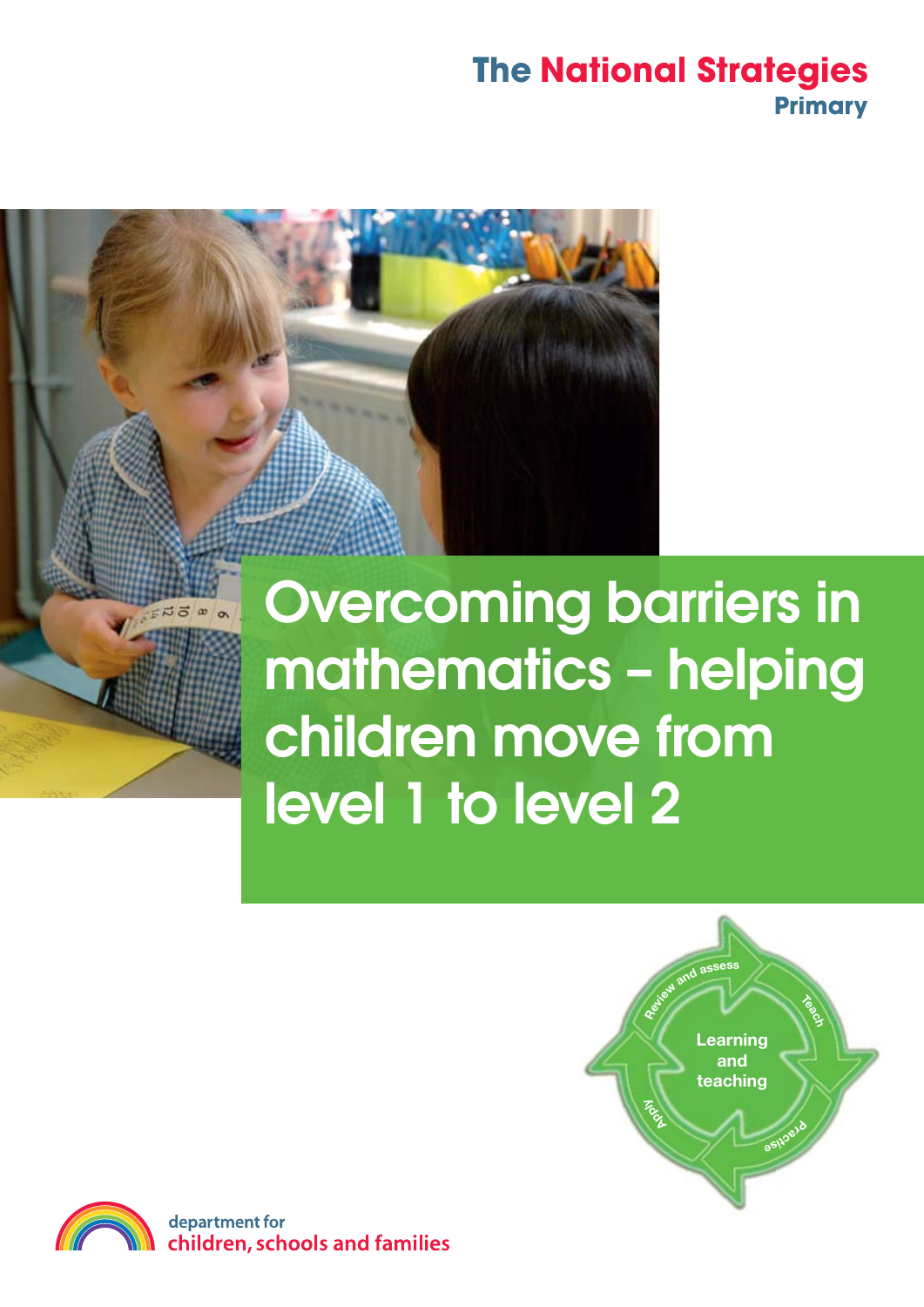| <b>Minimum specification</b>           |                            |                               |
|----------------------------------------|----------------------------|-------------------------------|
|                                        | PC                         | Mac                           |
| <b>CPU</b>                             | Pentium III or greater     | PowerPC G4 (867MHz or faster) |
| <b>RAM</b>                             | 128 MB                     | 512 MB                        |
| <b>Hard drive</b>                      | 100 MB space               | 100 MB space                  |
| CD drive                               | 24 x speed                 | 24 x speed                    |
| <b>SVGA graphics card</b>              | 16 bit colour              | 16 bit colour                 |
| Minimum screen resolution              | 800 x 600                  | 800 x 600                     |
| Sound card, speakers, or<br>headphones | 16 bit                     | Standard                      |
| <b>Keyboard and mouse</b>              | Yes (Microsoft compatible) | Yes                           |
| <b>Operating system</b>                | Windows 2000 or later      | Mac OS X or later             |

#### **Instructions for running the CD-ROM**

Insert the CD-ROM into your CD-ROM tray. Your computer may automatically run the program if you have a feature called **Auto run** enabled. If it does not automatically run, follow the following steps.

- **•** For PC users, double click on My Computer to open it, and then double click on the CD-ROM icon to open the CD-ROM.
- **•** For Mac users, double click on the CD-ROM icon on your desktop to open the CD-ROM.
- **•**  Double click on the file '**index.html**'.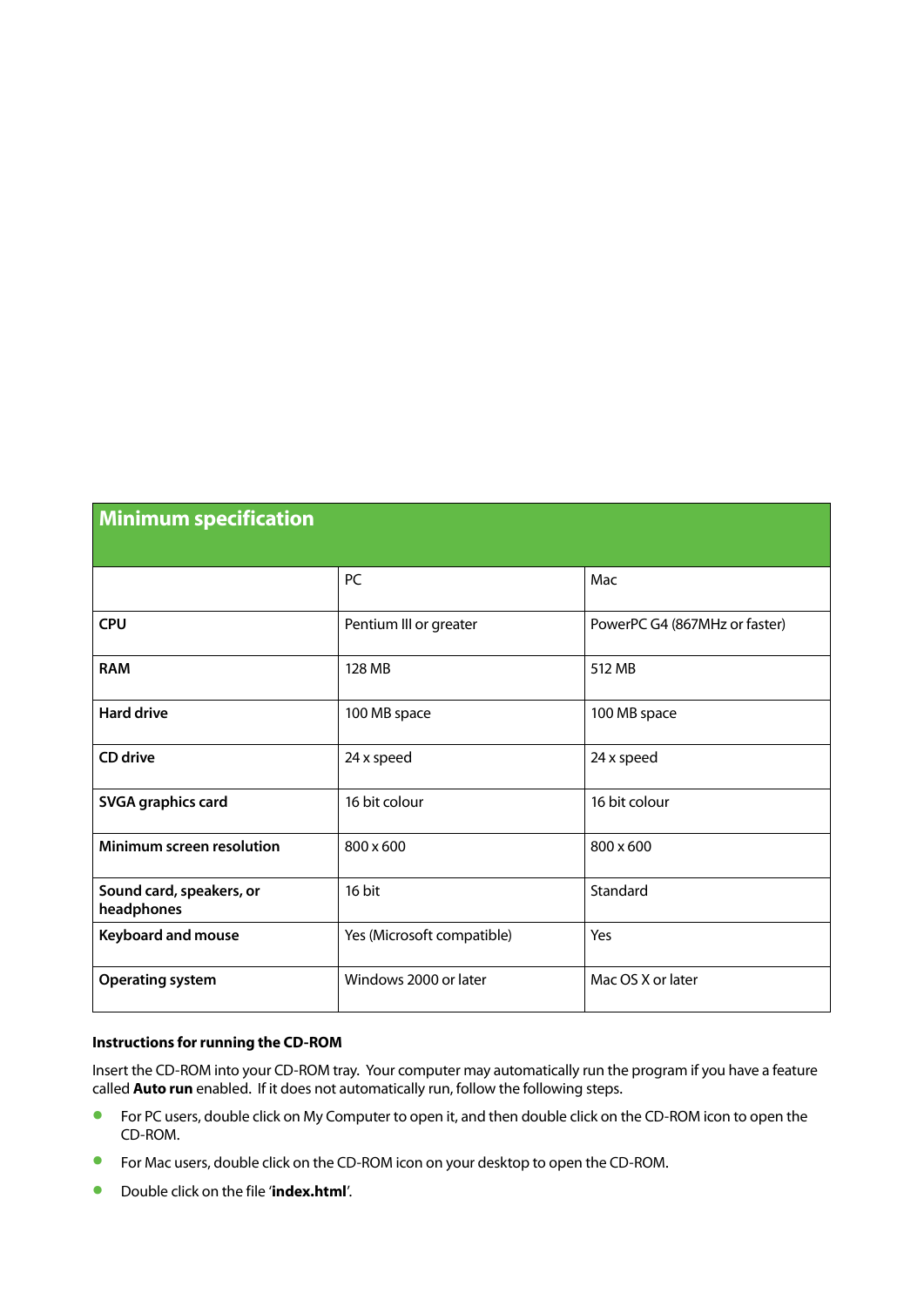First published in 2009 Ref: 00021-2009BKT-EN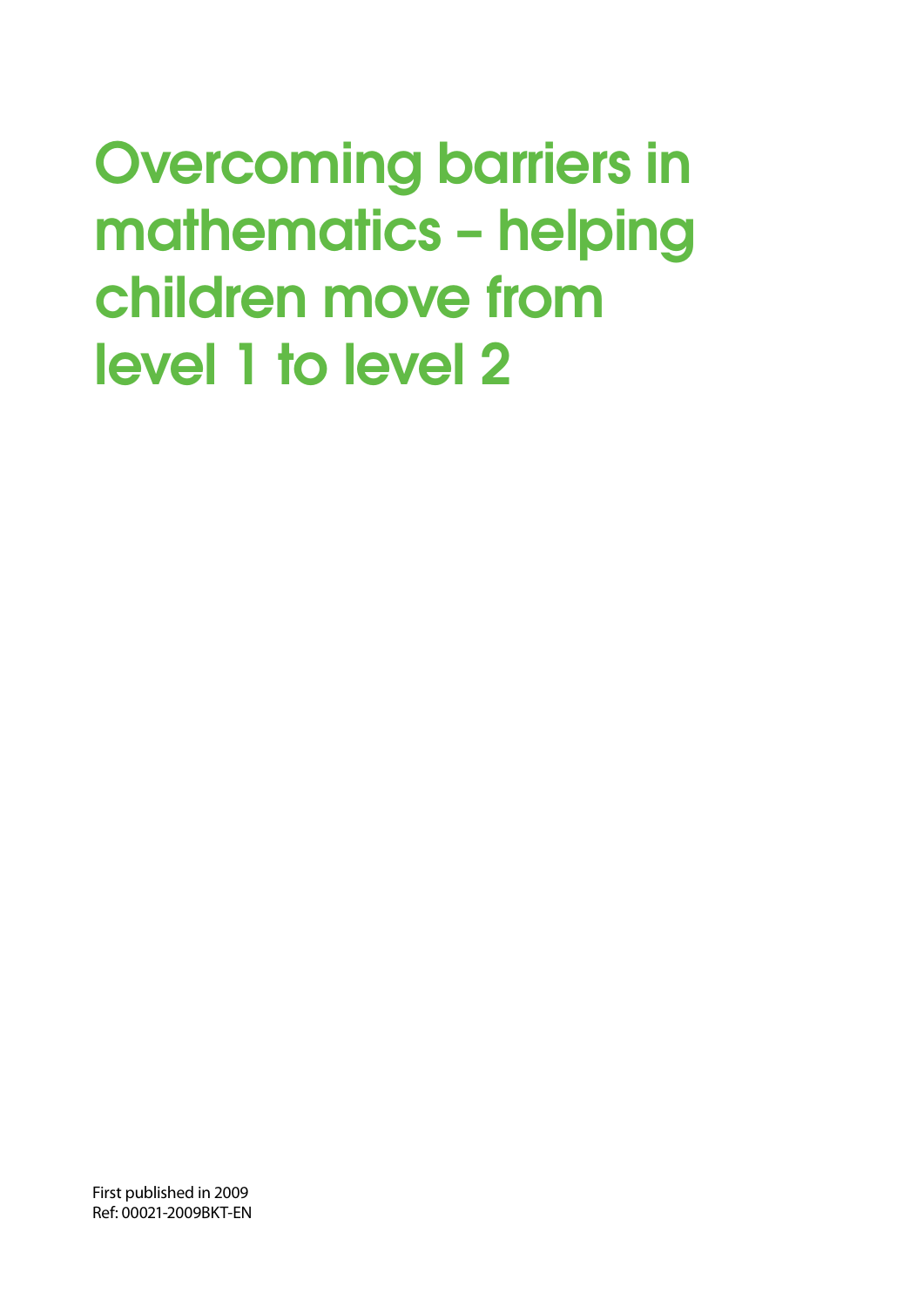### **Disclaimer**

The Department for Children, Schools and Families wishes to make it clear that the Department and its agents accept no responsibility for the actual content of any materials suggested as information sources in this publication, whether these are in the form of printed publications or on a website.

In these materials icons, logos, software products and websites are used for contextual and practical reasons. Their use should not be interpreted as an endorsement of particular companies or their products.

The websites referred to in these materials existed at the time of going to print.

Please check all website references carefully to see if they have changed and substitute other references where appropriate.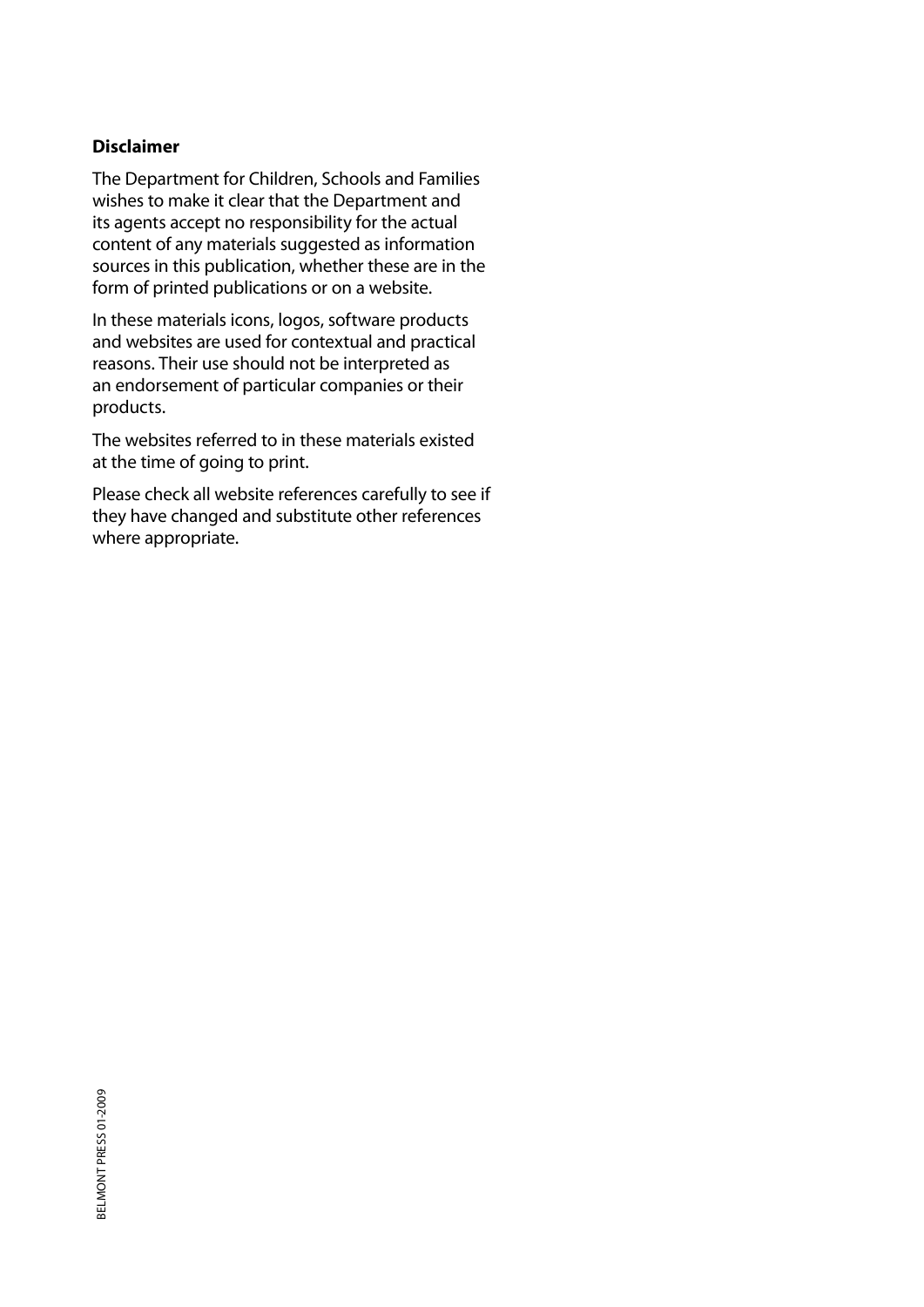# **Contents**

| Introduction                                                       | $\overline{\mathbf{2}}$ |
|--------------------------------------------------------------------|-------------------------|
| What mathematics appears on the CD-ROM?                            | 2                       |
| How were the areas of mathematics identified?                      | 2                       |
| How do I access the materials?                                     | 2                       |
| Who are these materials aimed at?                                  | 2                       |
| How do the materials link to the Primary Framework?                | 3                       |
| How are the CD-ROM materials structured?                           | 3                       |
| How should I use the materials on the CD-ROM?                      | 4                       |
| Contents of the CD-ROM                                             | 4                       |
| What is available to help me build the materials into my planning? | 6                       |
| Links between objectives and units                                 | 13                      |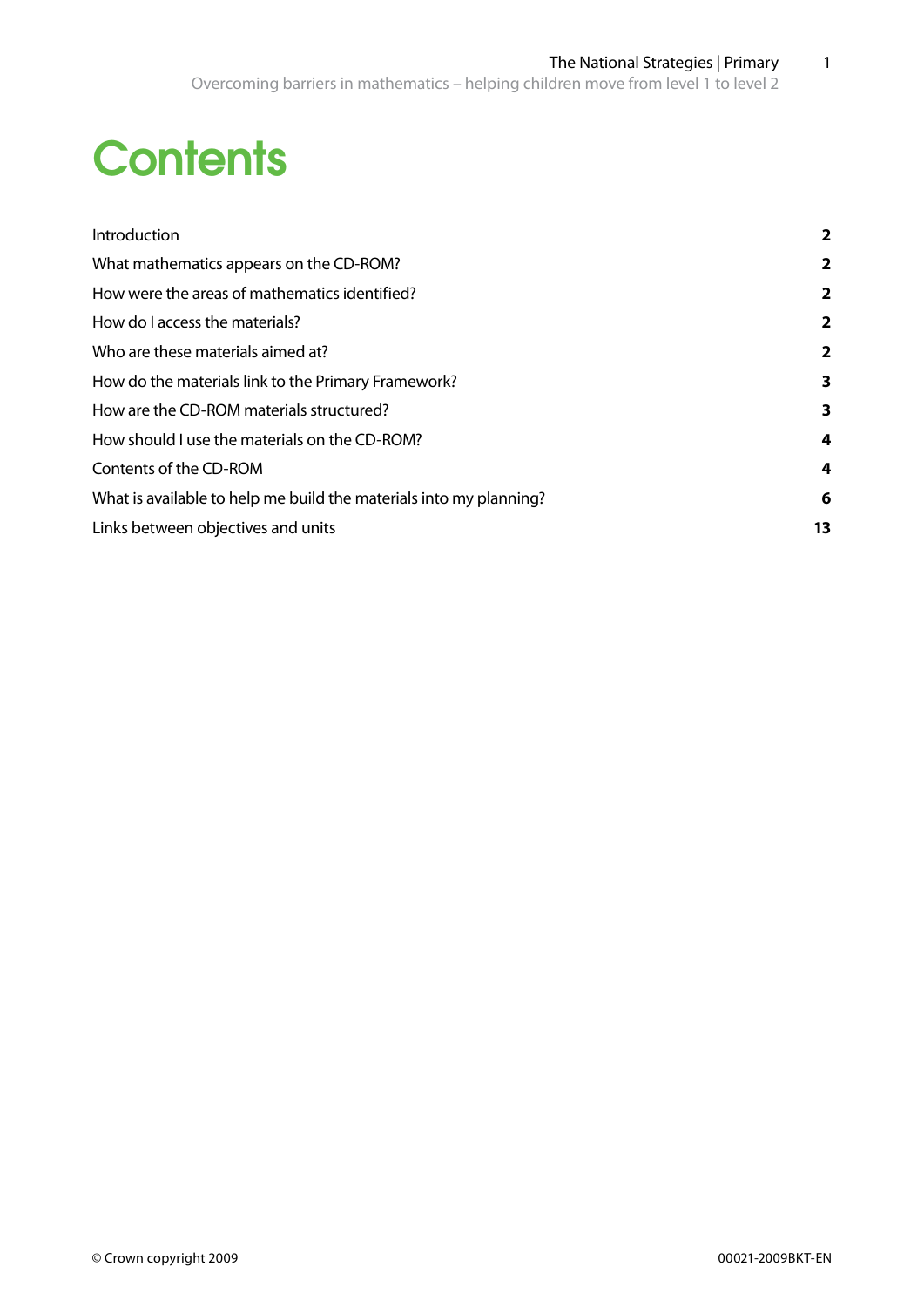# **Introduction**

Welcome to this CD-ROM-based resource. The materials are designed to help you ensure that, in mathematics, Year 1 and Year 2 children progress from level 1 to level 2 by the end of Year 2. Although many children achieve a secure level 2 by the end of Year 2, some children still meet barriers in their learning that slow or block their progress. The materials on the CD-ROM provide teaching resources and ideas upon which you can draw when planning additional support for those children. This CD-ROM is one of a set of focused intervention materials that are being developed for mathematics. Materials to support moving children from level 2 to level 3 and from level 3 to level 4 are already available (Refs: 00149-2008PCK-EN and 00695-2007PCK-EN). We hope that you will find these materials useful when planning your teaching to help children working around the level 1 to level 2 border make good progress.

# **What mathematics appears on the CD-ROM?**

The materials address key areas of mathematics that Year 1 and Year 2 children working at the border of level 1 and level 2 often find challenging. While the CD-ROM includes all the Year 1 and Year 2 learning objectives for mathematics, not all these objectives have materials to support them, only those that have been identified as the most common barriers to progress.

# **How were the areas of mathematics identified?**

The decision about which areas of mathematics to include on the CD-ROM was informed by a scrutiny of the performance of children whose attainment was just below or only just above the level 1 to 2 boundary at the end of Key Stage One. This analysis was further supported by evidence from QCA reports, research evidence and feedback from teachers and consultants. This evidence pointed to a number of common barriers in mathematics that often prevent children from making progress. These are the areas of mathematics that appear on the CD-ROM – the areas of mathematics children find difficult to learn, which are often the areas that are more difficult to teach.

# **How do I access the materials?**

The materials on the CD-ROM are accessed through the learning objectives for mathematics as set out in the Primary Framework. The objectives are organised into the seven strands of the Framework to help you match them to the Unit of work you might be teaching. At the back of this booklet there is a sequence of charts. The charts make links between level descriptions, common barriers to progress, the associated Year 1 and Year 2 objectives, and materials on the CD-ROM, with reference to the Blocks and Units in the Primary Framework. This provides a see-at-a-glance guide to support you in identifying key barriers in moving children from level 1 to level 2 and pinpointing where children are having difficulties and how to move them on. The CD-ROM draws on existing materials, some of which can be found in the Primary Framework, and provides extra support and guidance on teaching approaches designed to support children in overcoming identified barriers to progress.

# **Who are these materials aimed at?**

The materials are designed to be used flexibly and as appropriate for your planning and teaching context. There are aspects that require intervention by you, as the teacher, drawing on your knowledge of children's progress in mathematics; for example, when using the 'Can I…?' prompts and review questions to pinpoint barriers to progress. After the barriers to learning have been identified, other elements might be used by a teaching assistant or by additional adults to support learning, or might provide a focus for targeted booster support. These materials could be used with an individual child or with a group of children who share similar barriers to progress.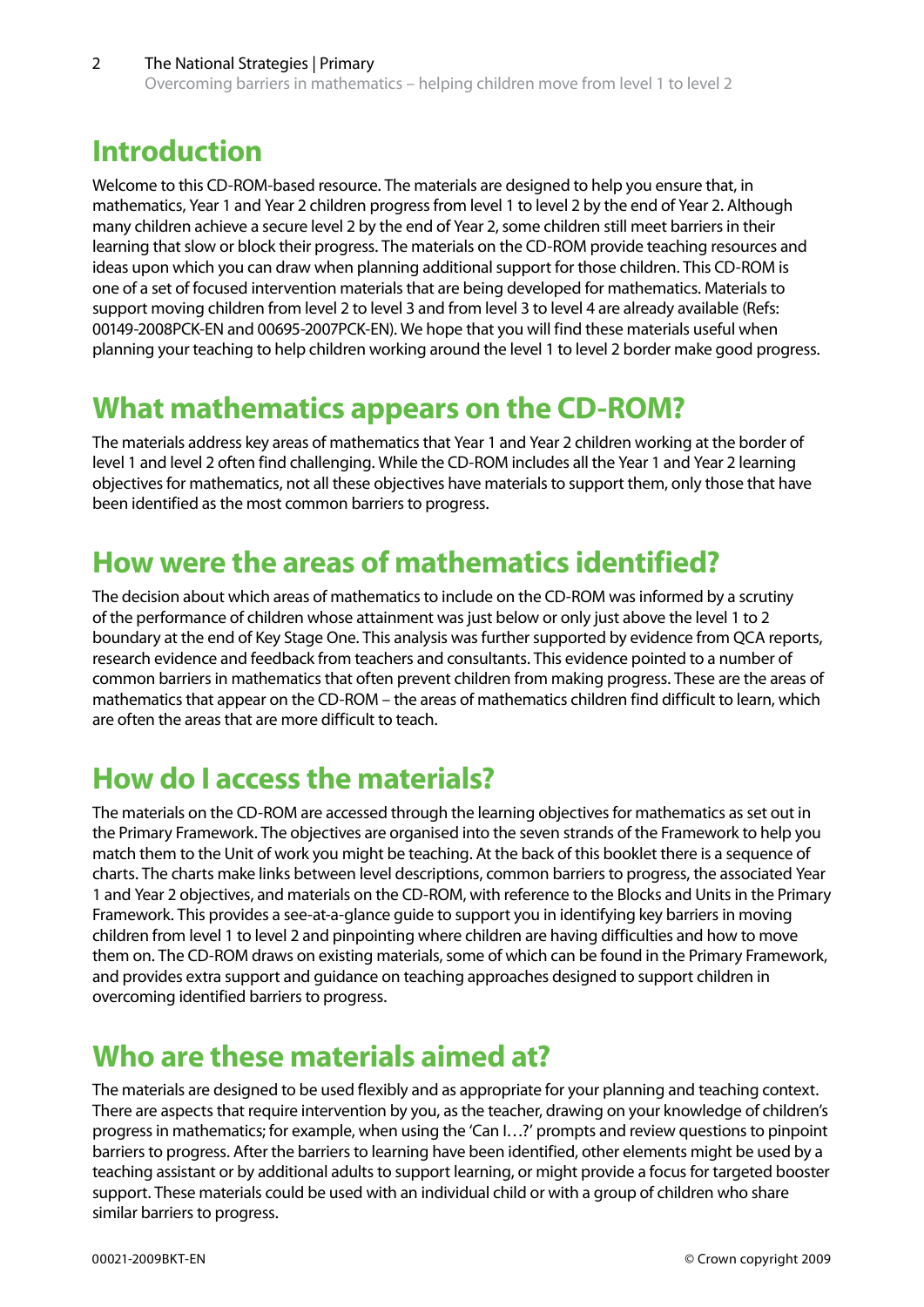The materials are designed to be used with children who are at risk of not making the necessary progress to move from level 1 to secure level 2 and therefore not meeting age-related expectations by the end of Year 2.

# **How do the materials link to the Primary Framework?**

The structure of the CD-ROM follows that of the Primary Framework, with the strands and objectives providing the way into the 'Can I…?' questions and related teaching materials and resources. The grids at the end of this booklet show how these objectives fit into the Blocks and Units structure of the Framework, where further materials including 'I can…' targets and assessment for learning (AfL) prompts can be found. The Assessment section of the Framework will help you to identify areas of mathematics that require additional focus with children working at the level 1 to level 2 border, and the materials on this CD-ROM could then be used to help address these areas.



# **How are the CD-ROM materials structured?**

The entry point to access the materials has been aligned to six of the seven strands of mathematics used in the Primary Framework. The *Using and applying mathematics* strand is embedded in the materials rather than identified as a separate set of 'Can I...?' questions. The aim of this is to place the use and application of mathematics at the heart of the teaching and learning cycle to ensure that children have sufficient opportunity to apply their learning – and that the learning is sufficiently secure to

enable them to use their mathematics in new contexts and make connections across their learning.

The materials on the CD-ROM support the cycle that underpins the Primary Framework: review and assess– teach–practise–apply–review and assess. Each stage is supported by prompts and linked materials.

The cycle is set out in more detail below to show how it informs the structure of the materials on the CD-ROM.

| <b>Review and</b><br>assess                                                                                                                                                     | Teach                                                                                                                                                                              | <b>Practise</b>                                                                                                                                          | <b>Apply</b>                                                                                                                                                                          | <b>Review and</b><br>assess                                                                                           |
|---------------------------------------------------------------------------------------------------------------------------------------------------------------------------------|------------------------------------------------------------------------------------------------------------------------------------------------------------------------------------|----------------------------------------------------------------------------------------------------------------------------------------------------------|---------------------------------------------------------------------------------------------------------------------------------------------------------------------------------------|-----------------------------------------------------------------------------------------------------------------------|
| <b>Example review</b><br>questions<br>Use the example<br>review questions<br>to confirm that<br>this is a barrier<br>to learning and<br>identify any specific<br>misconceptions | <b>Teaching</b><br>guidance<br>The teaching<br>quidance<br>document provides<br>background<br>information<br>about vocabulary,<br>models and images,<br>and teaching<br>approaches | <b>Consolidation</b><br>and practice<br>Select from<br>suggested<br>linked resources<br>to provide<br>opportunities<br>for consolidation<br>and practice | <b>Opportunities to</b><br>use and apply<br>Use these prompts<br>to ensure children<br>can apply their<br>knowledge within<br>mathematics and/<br>or other areas of the<br>curriculum | Confirmation<br>learning<br>Assess whether<br>progress has been<br>made by asking<br>some of the probing<br>questions |
|                                                                                                                                                                                 |                                                                                                                                                                                    |                                                                                                                                                          |                                                                                                                                                                                       |                                                                                                                       |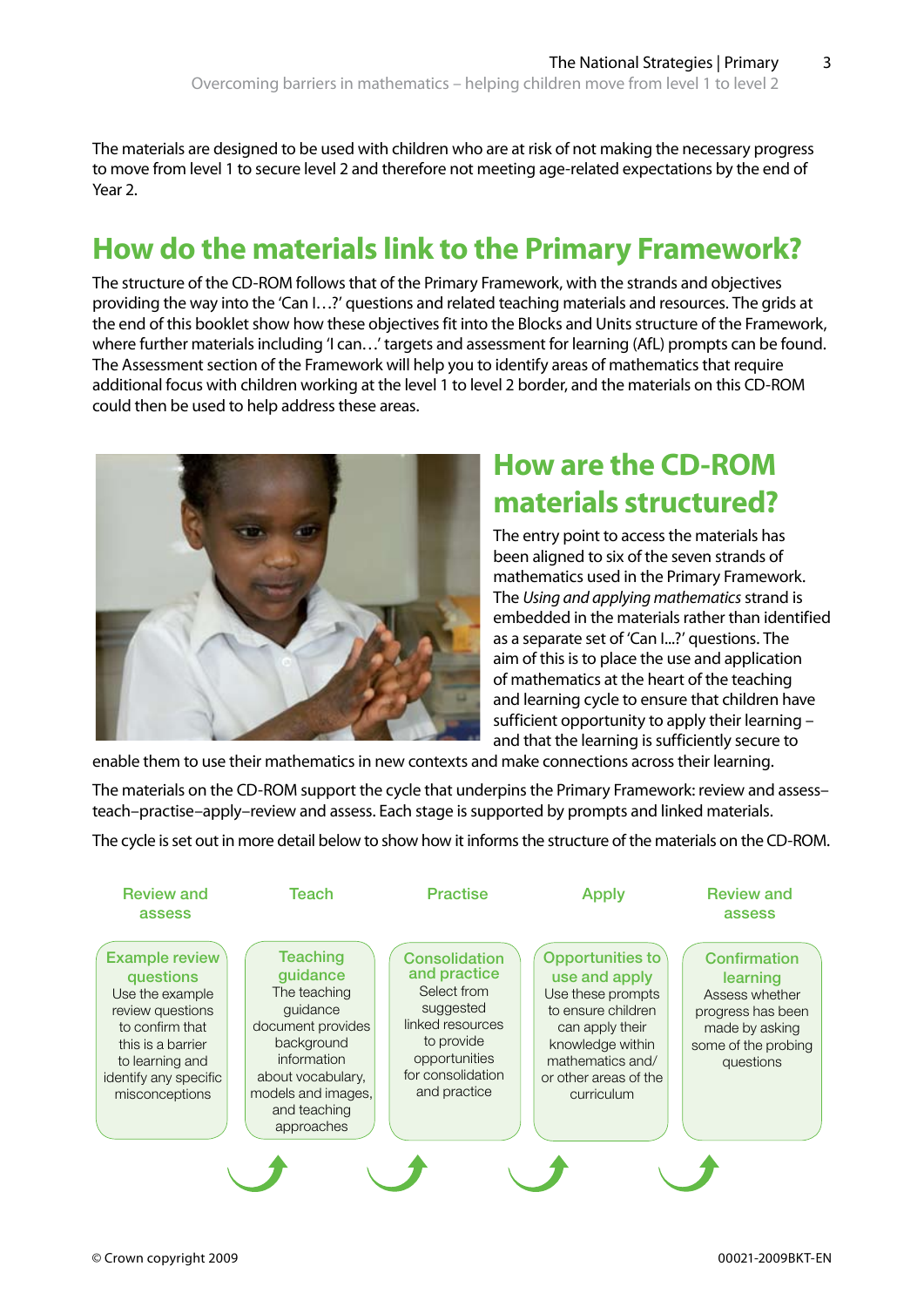# **How should I use the materials on the CD-ROM?**

The first step in using the CD-ROM is to carry out an assessment of the children's learning to identify where support is needed. The Assessment section of the Primary Framework provides materials to support you in this. Select the objective linked to an identified barrier to learning for an individual or group of children. Then select the relevant 'Can I…?' question linked to this barrier. The tables on the next few pages explain the structure of screens on the CD-ROM and the linked resources.

# **Contents of the CD-ROM**

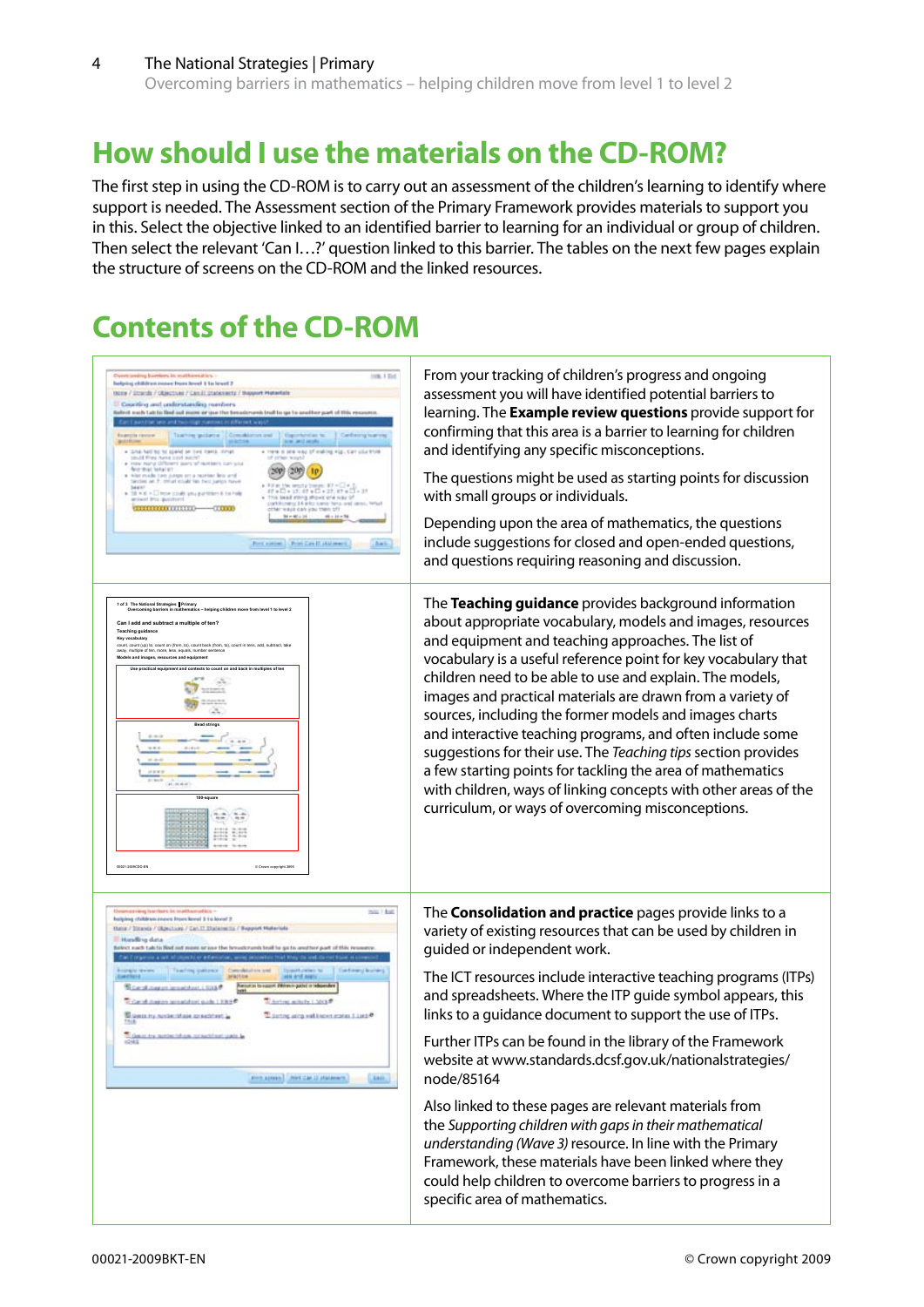| Overcombig bartlers in mothematics<br>Holly 1 East<br>bulgdos; children energy from breed 1 to breed 2<br>thirds / Strands / Danchers / Carl II, Hungards / Report Nationals<br>Ill Understanding shape<br>Salect each tab to find aut increase are an the brandcruns trait to go to another part of this moment<br>an 3 jain coduction and differented distresser studied to also times into your than 3 can late<br>Conferring Martin<br><b>Teaching guidence   Longoldecon and</b><br>liscomunicae to<br><b>ESARCH INVMIR</b><br><b><i><i><u>SANSTRAN</u></i></i></b><br>unit and acids<br>PANDA COVA-12 INFLOR<br>. Handing data, a g. 10/9Hz drapes using<br>Lamit and Venn slegsare, starting with one<br>otherlan and then if appropriate entereding this<br>. Finding different ways to take<br>the bank out of shales, 4-4<br>there of a label for this pat of<br>Absent Allie<br><b>SHAWAY</b><br>tham that eclairs the word<br>locked, Mow Clash of a band Hark<br>uses the werds highl and/of-<br>. The long revery studenthes (that instancy be a nort<br># p. And other shapes that could beling in<br>this ext. Now loggest some that inside net<br><b>Suprational</b><br><b>Jort Luxest   Jimt Can II statement</b><br>Set.      | The Opportunities to use and apply pages provide<br>suggestions for how children might make use of a specific<br>area of mathematics. This includes three key areas: applying<br>understanding in a reasoning context, for example<br>investigating a general statement; applying in other areas of<br>mathematics, for example using the ability to locate numbers<br>on a number line to read scales in measures; and, finally, using<br>and applying mathematics across the curriculum and in out-<br>of-school contexts. |
|--------------------------------------------------------------------------------------------------------------------------------------------------------------------------------------------------------------------------------------------------------------------------------------------------------------------------------------------------------------------------------------------------------------------------------------------------------------------------------------------------------------------------------------------------------------------------------------------------------------------------------------------------------------------------------------------------------------------------------------------------------------------------------------------------------------------------------------------------------------------------------------------------------------------------------------------------------------------------------------------------------------------------------------------------------------------------------------------------------------------------------------------------------------------------------------------------------------------------------------------------|------------------------------------------------------------------------------------------------------------------------------------------------------------------------------------------------------------------------------------------------------------------------------------------------------------------------------------------------------------------------------------------------------------------------------------------------------------------------------------------------------------------------------|
| Overconing barriers in mathematics.<br>toric 1 Tod.<br>belping children move from level 1 to level 2<br>INSIN / Straigh / Objectives / Can 31 Statements / Support Moterfield<br>El Calcidativa<br>Gallect was the Lats by David and answer are usen that bewarkerweds trudt to go to annullary part of this resument<br>Exportant are for<br><b>Cardiottrig load tree</b><br><b>Expects review</b><br>Complete and<br>to an interal installation<br><b>And of Contract</b><br><b>HIGHLIGH</b><br>Ask probing towellone auch as-<br>. Earl you find four different numbers that you.<br>nan stede into groups of 37<br>+ Car pourties of a habite that you cannot<br>+ A base tubec 25 burs. She just it liams in<br>By the into equal groups of \$1 row the you<br>every backet, ricerately painets can also fill<br><b>Enigen?</b><br>60 at it she had \$3 lays! What it it's that \$1<br>burn?<br>a "stiffed is 40 + 2011 holes dark you won't it suit!<br>Early plus with suit 28 = 87 Cars solution of<br>arctfer expirals that has the same answer?<br>a strick of these incriters (at you ducks into<br>tel: of groups of 27.72, 73, 32, 45, 23, 18-<br>Eigherhiltow you know.<br>Port content.   Print Cas III (Astrono).<br><b>Ball</b> | The <b>Confirming learning</b> section for each 'Can I?'<br>question provides questions, prompts and activities to probe<br>children's understanding. These can be adapted to be used as<br>assessment activities for individuals or small groups in order<br>to assess whether progress has been made in this area of<br>mathematics.                                                                                                                                                                                       |

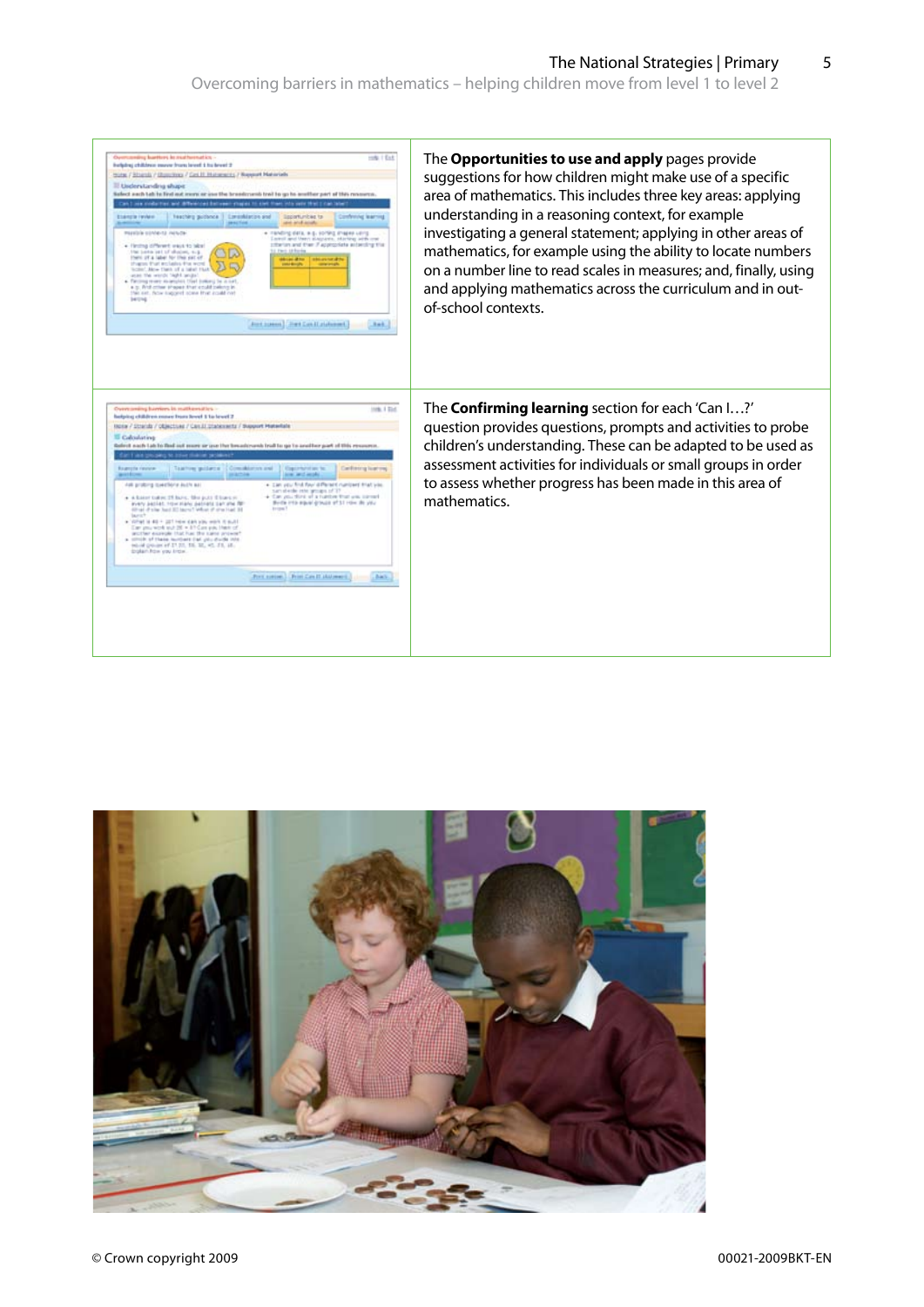# **What is available to help me build the materials into my planning?**

On the next few pages is a set of see-at-a-glance charts to help you to carry out your assessments and to plan appropriate learning and teaching. The level 1 and level 2 descriptions for the *Number and algebra*, *Shape, space and measures* and *Handling data* attainment targets are listed, together with the difficulties that the range of analyses has identified as most common in limiting children's progress from level 1 to level 2. After the level descriptions for each attainment target are charts with the learning objectives for Years 1 and 2 taken from the relevant strands that can be used to inform your planning. These have the appropriate 'Can I…?' questions that appear on the CD-ROM aligned to the objectives. The 'Can I…?' questions might be shared with children as part of the assessment process, inviting them to identify the mathematics they can do in the context of the question and what they still find difficult. They might also be turned into 'I can…' statements to generate curricular targets, using the materials on the CD-ROM and the Primary Framework to draw together success criteria to share and discuss with children. The final set of charts indicates where each of the objectives for Years 1 and 2 appear in the Blocks and Units structure of the Primary Framework.

### **Attainment target 2: Number and algebra**

| <b>Level 1</b>                                                                                                                                        | <b>Level 2</b>                                                                                                                                                                                                                                                                                                                                                                                                                                                                                                                                                                                    | <b>Commonly-encountered</b><br><b>difficulties</b>                                                                                                                                                                                                                                                                                                                                                                                                                                                                                                                                                                                                                                                                                                    |
|-------------------------------------------------------------------------------------------------------------------------------------------------------|---------------------------------------------------------------------------------------------------------------------------------------------------------------------------------------------------------------------------------------------------------------------------------------------------------------------------------------------------------------------------------------------------------------------------------------------------------------------------------------------------------------------------------------------------------------------------------------------------|-------------------------------------------------------------------------------------------------------------------------------------------------------------------------------------------------------------------------------------------------------------------------------------------------------------------------------------------------------------------------------------------------------------------------------------------------------------------------------------------------------------------------------------------------------------------------------------------------------------------------------------------------------------------------------------------------------------------------------------------------------|
| Pupils count, order, add and<br>subtract numbers when<br>solving problems involving up<br>to 10 objects. They read and<br>write the numbers involved. | Pupils count sets of objects<br>reliably, and use mental recall of<br>addition and subtraction facts<br>to 10. They begin to understand<br>the place value of each digit in<br>a number and use this to order<br>numbers up to 100. They choose<br>the appropriate operation<br>when solving addition and<br>subtraction problems. They use<br>the knowledge that subtraction<br>is the inverse of addition. They<br>use mental calculation strategies<br>to solve number problems<br>involving money and measures.<br>They recognise sequences of<br>numbers, including odd and<br>even numbers. | Understanding place value of<br>numbers up to 100<br>Rounding numbers to the nearest<br>10<br>Ordering two-digit numbers and<br>positioning them on a number line<br>Describing and extending number<br>sequences<br>Counting in steps of two, five<br>and ten<br>Recalling addition and subtraction<br>facts to 10 and beyond<br>Using efficient strategies to add and<br>subtract numbers<br>Understanding subtraction as<br>difference<br>Deriving and recording related<br>addition and subtraction number<br>sentences<br>Recording and interpreting number<br>sentences<br>Choosing the appropriate<br>operation when solving addition<br>and subtraction problems<br>Solving practical problems<br>involving repeated addition and<br>grouping |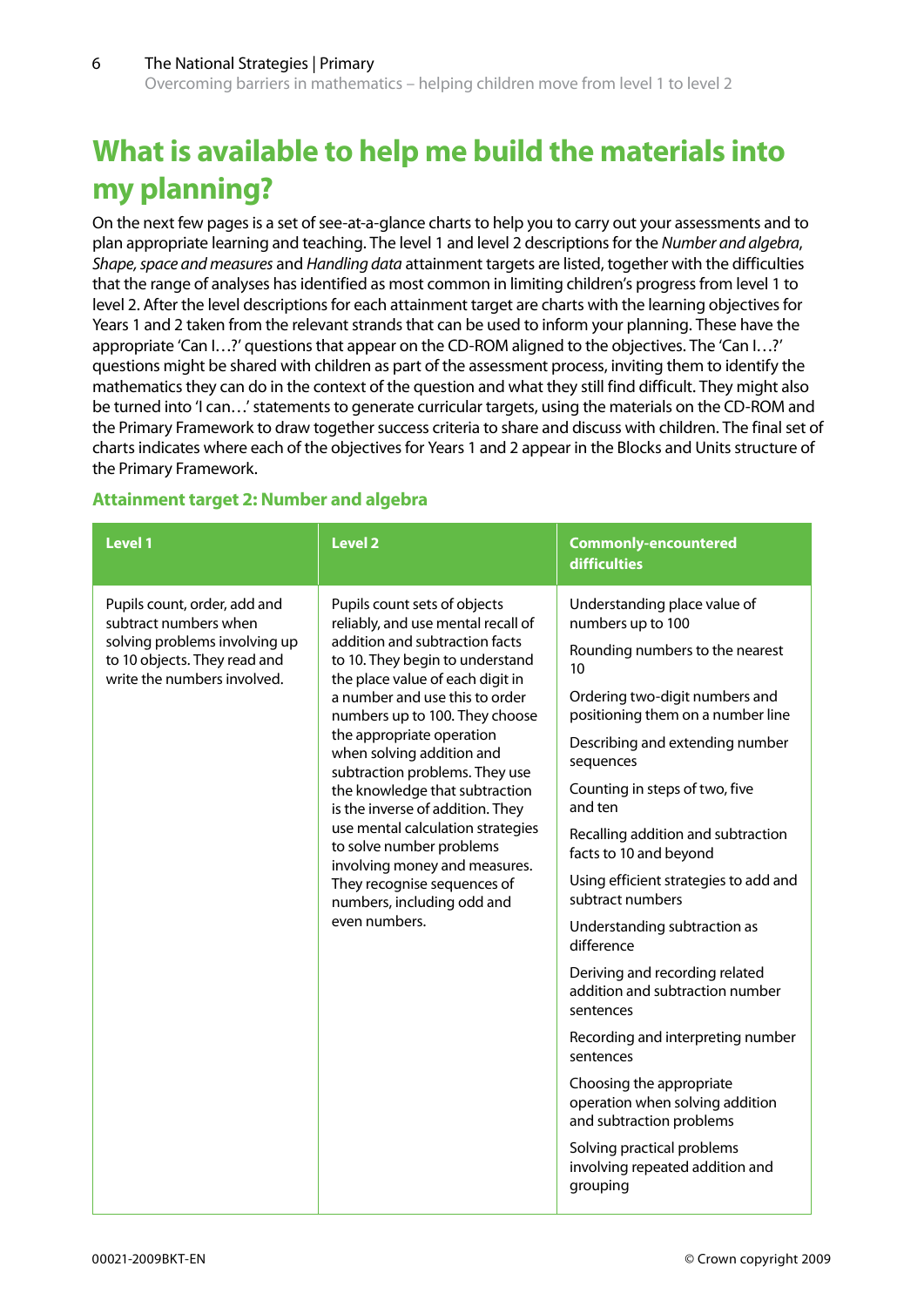### **Counting and understanding number strand**

| <b>Year 1 objectives</b>                                                                                                                                                             | <b>Year 2 objectives</b>                                                                                                                                                           | <b>Overcoming barriers sequences</b>                                                                                                         |
|--------------------------------------------------------------------------------------------------------------------------------------------------------------------------------------|------------------------------------------------------------------------------------------------------------------------------------------------------------------------------------|----------------------------------------------------------------------------------------------------------------------------------------------|
| Count reliably at least 20 objects,<br>recognising that when rearranged,<br>the number of objects stays the<br>same; estimate a number of objects<br>that can be checked by counting | Estimate a number of objects; round<br>two-digit numbers to the nearest 10                                                                                                         | Can I round a two-digit number<br>to the nearest 10?                                                                                         |
| Compare and order numbers, using<br>the related vocabulary; use the<br>equals $(=)$ sign                                                                                             | Order two-digit numbers and<br>position them on a number line; use<br>the greater than $(>)$ and less than $($ $<)$<br>signs                                                       | $\bullet$<br>Can I show where a whole<br>number is on a 0 to 100 number<br>line?<br>$\bullet$<br>Can I tell someone how to order             |
| Read and write numerals from 0 to<br>20, then beyond; use knowledge<br>of place value to position these<br>numbers on a number track and line                                        |                                                                                                                                                                                    | two-digit numbers?                                                                                                                           |
|                                                                                                                                                                                      | Count up to 100 objects by grouping<br>them and counting in tens, fives<br>or twos; explain what each digit<br>in a two-digit number represents,<br>including numbers where 0 is a | Can I partition a two-digit<br>number into tens and ones<br>(units) and use this to create<br>related addition and subtraction<br>sentences? |
|                                                                                                                                                                                      | place holder; partition two-digit<br>numbers in different ways, including<br>into multiples of 10 and 1                                                                            | Can I partition one- and two-<br>digit numbers in different ways?                                                                            |
| Say the number that is 1 more or less<br>than any given number, and 10 more<br>or less for multiples of 10                                                                           | Read and write two-digit and<br>three-digit numbers in figures and<br>words; describe and extend number<br>sequences and recognise odd and<br>even numbers                         | $\bullet$<br>Can I count on and back in<br>equal steps and explain the<br>patterns?                                                          |
| Use the vocabulary of halves and<br>quarters in context                                                                                                                              | Find one half, one quarter and<br>three quarters of shapes and sets of<br>objects                                                                                                  |                                                                                                                                              |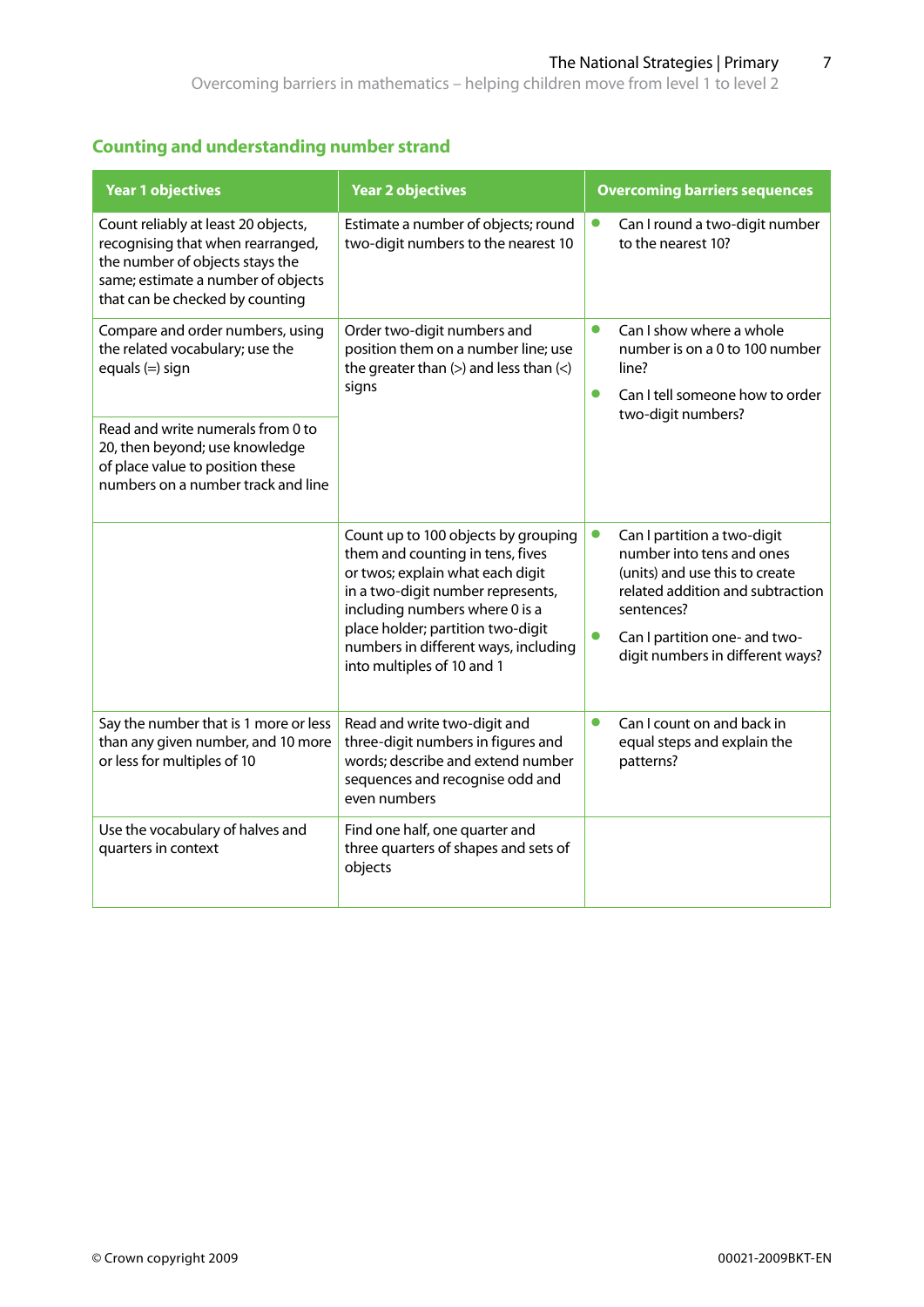Overcoming barriers in mathematics – helping children move from level 1 to level 2

## **Knowing and using number facts strand**

| <b>Year 1 objectives</b>                                                                                                                                        | <b>Year 2 objectives</b>                                                                                                                                                            | <b>Overcoming barriers sequences</b>                                                                                                                          |
|-----------------------------------------------------------------------------------------------------------------------------------------------------------------|-------------------------------------------------------------------------------------------------------------------------------------------------------------------------------------|---------------------------------------------------------------------------------------------------------------------------------------------------------------|
| Derive and recall all pairs of<br>numbers with a total of 10 and<br>addition facts for totals to at least<br>5; work out the corresponding<br>subtraction facts | Derive and recall all addition and<br>subtraction facts for each number<br>to at least 10, all pairs with totals to<br>20 and all pairs of multiples of 10<br>with totals up to 100 | Can I recall all addition and<br>$\bullet$<br>subtraction facts for each<br>number to 10?<br>$\bullet$<br>Can I recall all pairs of<br>numbers that total 20? |
| Count on and back in ones,<br>twos, fives and tens and use this<br>knowledge to derive the multiples<br>of 2, 5 and 10 to the tenth multiple                    | Derive and recall multiplication<br>facts for the 2, 5 and 10 times-<br>tables and the related division<br>facts; recognise multiples of 2, 5<br>and 10                             | Can I count on in twos, fives<br>$\bullet$<br>and tens and use this to begin<br>to say multiplication facts?                                                  |
| Recall the doubles of all numbers<br>to at least 10                                                                                                             | Understand that halving is the<br>inverse of doubling and derive<br>and recall doubles of all numbers<br>to 20, and the corresponding<br>halves                                     |                                                                                                                                                               |
|                                                                                                                                                                 | Use knowledge of number facts<br>and operations to estimate and<br>check answers to calculations                                                                                    |                                                                                                                                                               |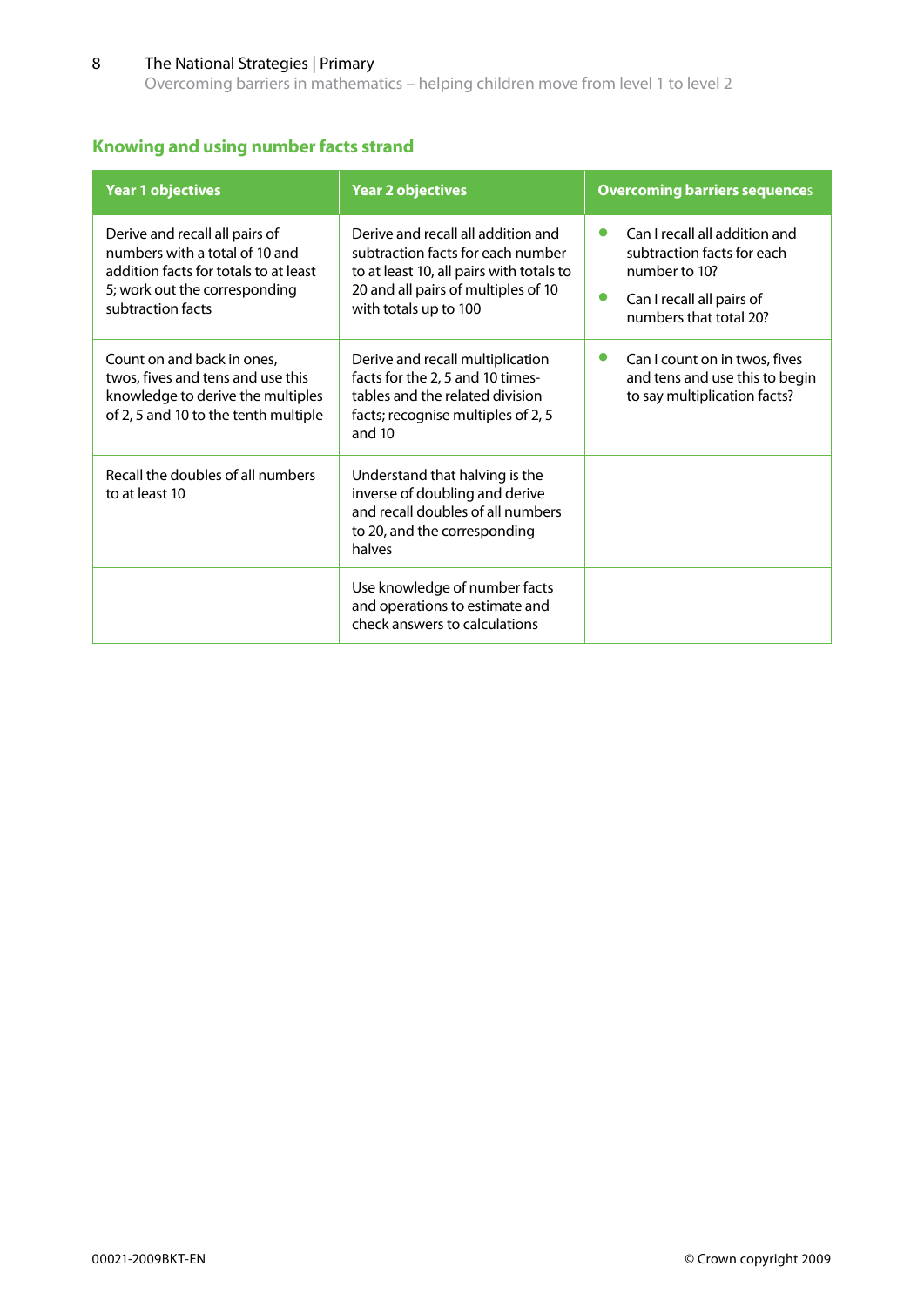# **Calculating strand**

| <b>Year 1 objectives</b>                                                                                                                                                                                                                                                                                                                                                                                                                                                                                                                  | <b>Year 2 objectives</b>                                                                                                                                                                                                                                                                        | <b>Overcoming barriers sequences</b>                                                                                                                                                                                                                                                                                                                                          |
|-------------------------------------------------------------------------------------------------------------------------------------------------------------------------------------------------------------------------------------------------------------------------------------------------------------------------------------------------------------------------------------------------------------------------------------------------------------------------------------------------------------------------------------------|-------------------------------------------------------------------------------------------------------------------------------------------------------------------------------------------------------------------------------------------------------------------------------------------------|-------------------------------------------------------------------------------------------------------------------------------------------------------------------------------------------------------------------------------------------------------------------------------------------------------------------------------------------------------------------------------|
| Relate addition to counting on;<br>recognise that addition can be<br>done in any order; use practical<br>and informal written methods to<br>support the addition of a one-<br>digit number or a multiple of 10 to<br>a one-digit or two-digit number<br>Understand subtraction as 'take<br>away' and find a 'difference' by<br>counting up; use practical and<br>informal written methods to<br>support the subtraction of a one-<br>digit number from a one-digit or<br>two-digit number and a multiple<br>of 10 from a two-digit number | Add or subtract mentally a one-<br>digit number or a multiple of 10<br>to or from any two-digit number;<br>use practical and informal written<br>methods to add and subtract two-<br>digit numbers                                                                                              | $\bullet$<br>Can I say what needs to be<br>added to a two-digit number<br>to make the next multiple of<br>ten?<br>$\bullet$<br>Can I add and subtract a<br>multiple of ten?<br>$\bullet$<br>Can I add or subtract a one-<br>digit number to or from a<br>two-digit number (bridging<br>through a multiple of ten)?<br>Can I find the difference<br>between a pair of numbers? |
|                                                                                                                                                                                                                                                                                                                                                                                                                                                                                                                                           | Understand that subtraction is<br>the inverse of addition and vice<br>versa; use this to derive and record<br>related addition and subtraction<br>number sentences                                                                                                                              | Can I write addition and<br>$\bullet$<br>subtraction sentences that<br>use the same three numbers<br>and explain how they are<br>linked?                                                                                                                                                                                                                                      |
| Use the vocabulary related to<br>addition and subtraction and<br>symbols to describe and record<br>addition and subtraction number<br>sentences                                                                                                                                                                                                                                                                                                                                                                                           | Use the symbols $+, \neg x, \div$ and =<br>to record and interpret number<br>sentences involving all four<br>operations; calculate the value of<br>an unknown in a number sentence                                                                                                              | $\bullet$<br>Can I record number<br>sentences and explain what<br>the signs and numbers mean?<br>$\bullet$<br>Can I work out and record the<br>information I need to use to<br>solve a puzzle or problem?                                                                                                                                                                     |
| Solve practical problems that<br>involve combining groups of 2, 5<br>or 10, or sharing into equal groups                                                                                                                                                                                                                                                                                                                                                                                                                                  | Represent repeated addition<br>and arrays as multiplication, and<br>sharing and repeated subtraction<br>(grouping) as division; use<br>practical and informal written<br>methods and related vocabulary<br>to support multiplication and<br>division, including calculations<br>with remainders | Can I use grouping to solve<br>$\bullet$<br>division problems?<br>$\bullet$<br>Can I solve problems that<br>involve multiplication as<br>repeated addition?<br>$\bullet$<br>Can I describe an array and<br>write number sentences<br>about it?                                                                                                                                |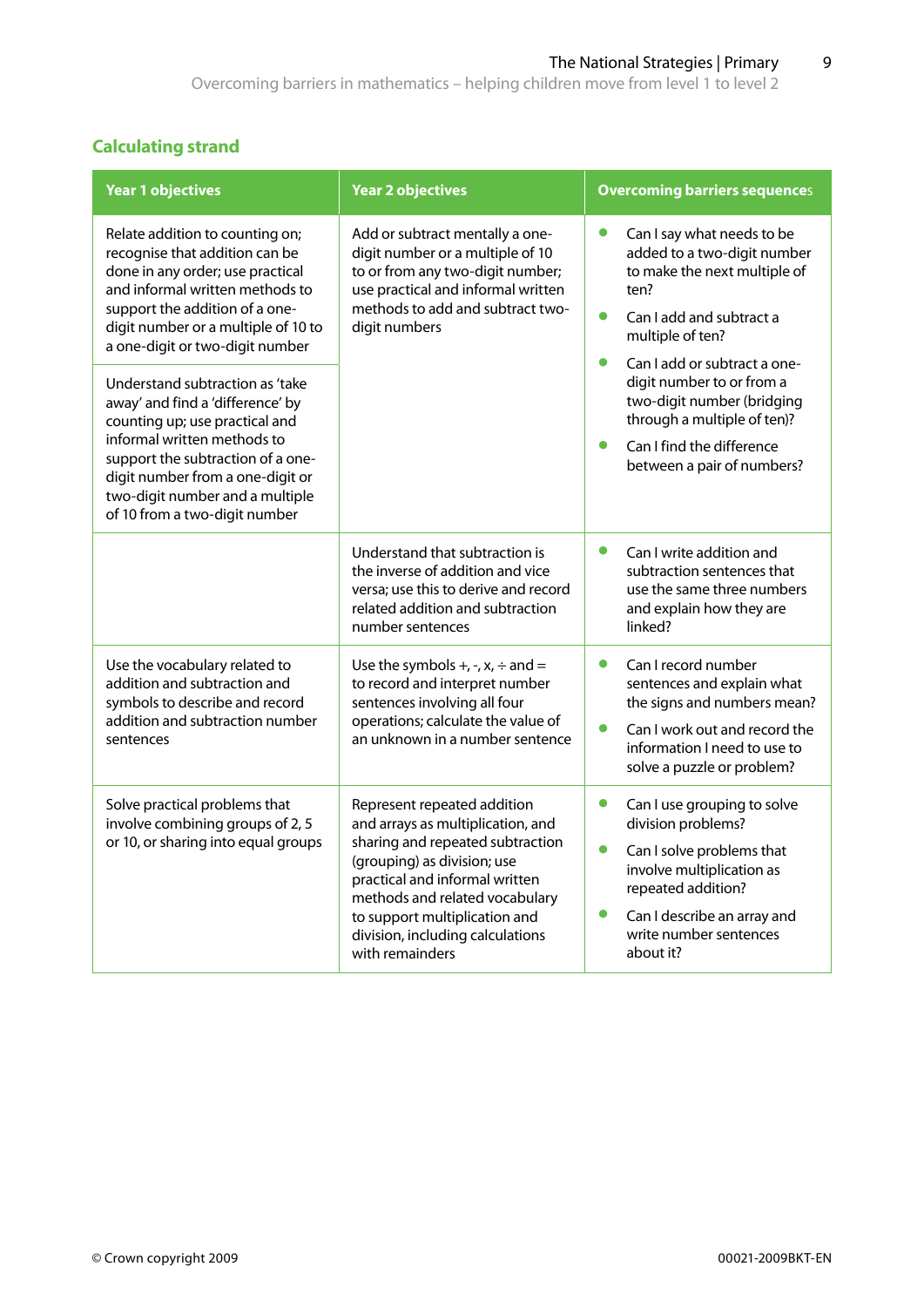Overcoming barriers in mathematics – helping children move from level 1 to level 2

### **Attainment target 3: Shape, space and measure**

| Level 1                                                                                                                                                                                           | Level <sub>2</sub>                                                                                                                                                                                                                                                                                                                                                                                | <b>Commonly-encountered</b><br><b>difficulties</b>                                                                                                                                                                                                                       |
|---------------------------------------------------------------------------------------------------------------------------------------------------------------------------------------------------|---------------------------------------------------------------------------------------------------------------------------------------------------------------------------------------------------------------------------------------------------------------------------------------------------------------------------------------------------------------------------------------------------|--------------------------------------------------------------------------------------------------------------------------------------------------------------------------------------------------------------------------------------------------------------------------|
| When working with 2-D and<br>3-D shapes, pupils use everyday<br>language to describe properties<br>and positions. They measure<br>and order objects using direct<br>comparison, and order events. | Pupils use mathematical names for<br>common 3-D and 2-D shapes and<br>describe their properties, including<br>numbers of sides and corners. They<br>distinguish between straight and<br>turning movements, understand<br>angle as a measurement of turn,<br>and recognise right angles in turns.<br>They begin to use everyday non-<br>standard and standard units to<br>measure length and mass. | Describing the properties of 2-D<br>and 3-D shapes<br>Identifying similarities and<br>differences between shapes<br>Choosing suitable units of<br>measure in given contexts<br>Reading and interpreting numbers<br>on a scale<br>Telling the time to the quarter<br>hour |

### **Understanding shape strand**

| <b>Year 1 objectives</b>                                                                                                                                                                       | <b>Year 2 objectives</b>                                                                                                                                                                                | <b>Overcoming barriers sequences</b>                                                                                                                                             |
|------------------------------------------------------------------------------------------------------------------------------------------------------------------------------------------------|---------------------------------------------------------------------------------------------------------------------------------------------------------------------------------------------------------|----------------------------------------------------------------------------------------------------------------------------------------------------------------------------------|
| Visualise and name common<br>2-D shapes and 3-D solids and<br>describe their features; use them<br>to make patterns, pictures and<br>models                                                    | Visualise common 2-D shapes<br>and 3-D solids; identify shapes<br>from pictures of them in different<br>positions and orientations; sort,<br>make and describe shapes,<br>referring to their properties | Can I name and describe 2-D<br>and 3-D shapes?<br>Can I find similarities and<br>$\bullet$<br>differences between shapes<br>and use these to sort them<br>into sets I can label? |
| Identify objects that turn about a<br>point (e.g. scissors) or about a line<br>(e.g. a door); recognise and make<br>whole, half and quarter turns                                              | Recognise and use whole, half and<br>quarter turns, both clockwise and<br>anticlockwise; know that a right<br>angle represents a quarter turn                                                           |                                                                                                                                                                                  |
|                                                                                                                                                                                                | Identify reflective symmetry in<br>patterns and 2-D shapes and draw<br>lines of symmetry in shapes                                                                                                      |                                                                                                                                                                                  |
| Visualise and use everyday<br>language to describe the position<br>of objects and direction and<br>distance when moving them, for<br>example when placing or moving<br>objects on a game board | Follow and give instructions<br>involving position, direction and<br>movement                                                                                                                           |                                                                                                                                                                                  |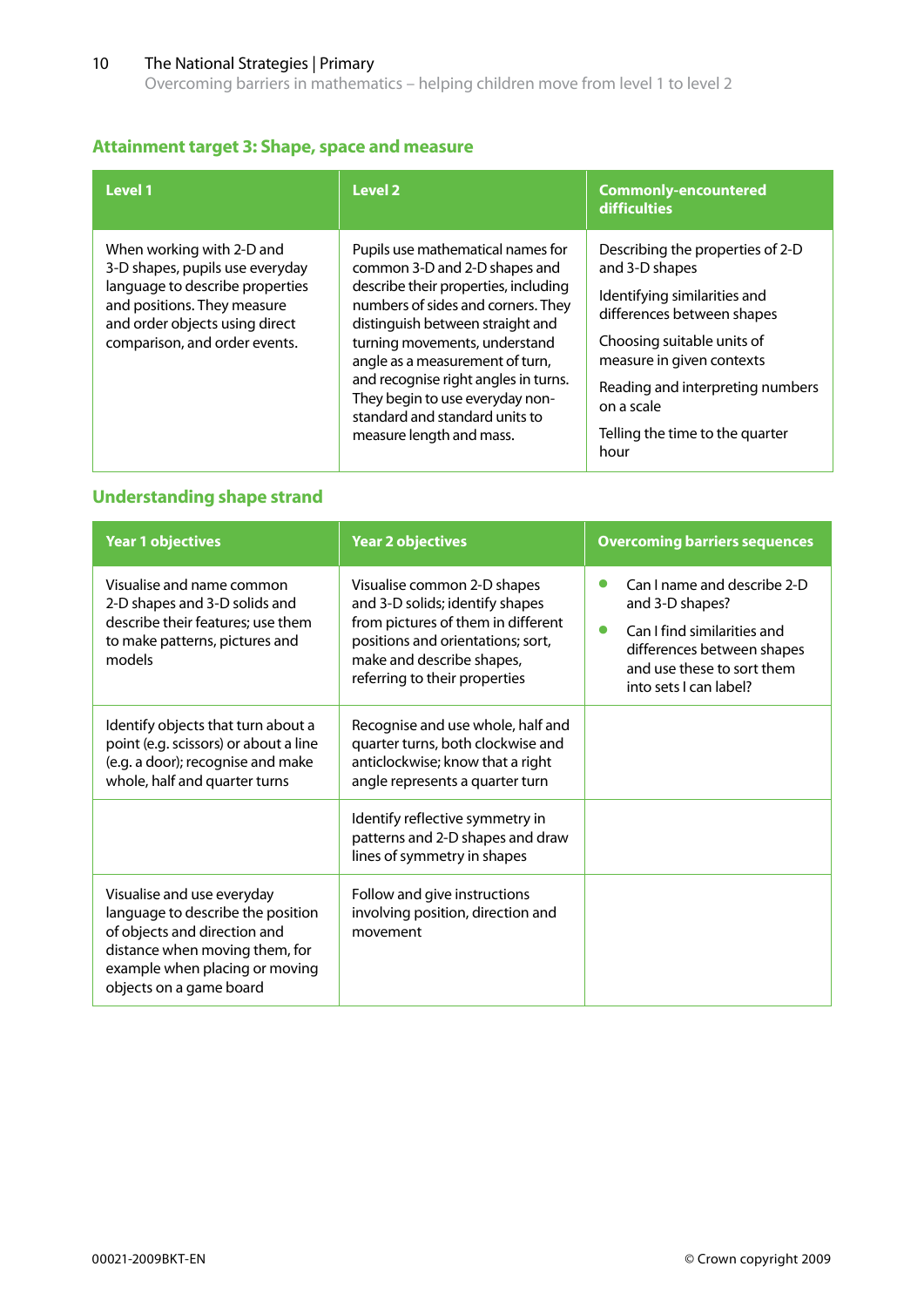# **Measuring strand**

| <b>Year 1 objectives</b>                                                                                                                                                                                           | <b>Year 2 objectives</b>                                                                                                                                                                                                                                                           | <b>Overcoming barriers sequences</b>                                                                          |
|--------------------------------------------------------------------------------------------------------------------------------------------------------------------------------------------------------------------|------------------------------------------------------------------------------------------------------------------------------------------------------------------------------------------------------------------------------------------------------------------------------------|---------------------------------------------------------------------------------------------------------------|
| Estimate, measure, weigh and<br>compare objects, choosing and<br>using suitable uniform non-<br>standard or standard units and<br>measuring instruments (e.g.<br>a lever balance, metre stick or<br>measuring jug) | Estimate, compare and measure<br>lengths, weights and capacities,<br>choosing and using standard<br>units (m, cm, kg, litre) and suitable<br>measuring instruments                                                                                                                 | Can I choose sensible units<br>●<br>to measure?                                                               |
|                                                                                                                                                                                                                    | Read the numbered divisions on<br>a scale and interpret the divisions<br>between them (e.g. on a scale<br>from 0 to 25 with intervals of 1<br>shown but only the divisions 0,<br>5, 10, 15 and 20 numbered); use a<br>ruler to draw and measure lines to<br>the nearest centimetre | Can I read a scale to find how<br>0<br>long or heavy something is?                                            |
| Use vocabulary related to time;<br>order days of the week and<br>months; read the time to the hour<br>and half hour                                                                                                | Use units of time (seconds,<br>minutes, hours, days) and know<br>the relationships between them;<br>read the time to the quarter hour;<br>identify time intervals, including<br>those that cross the hour                                                                          | Can I use the position of both<br>$\bullet$<br>hands to tell the time to the<br>quarter hour on a clock face? |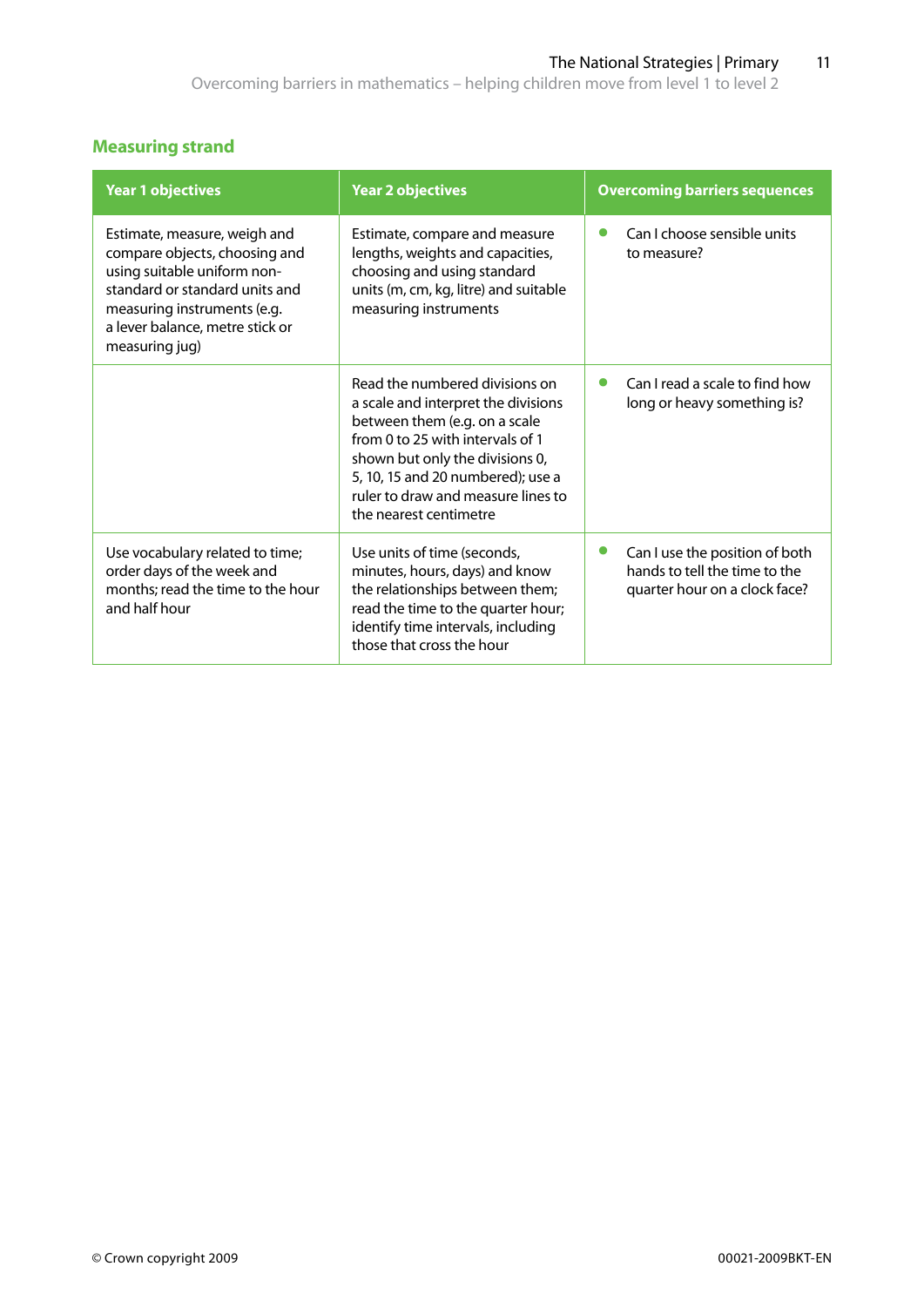Overcoming barriers in mathematics – helping children move from level 1 to level 2

### **Attainment target 4: Handling data**

| Level 1                                                                                  | Level 2                                                                                                                                                                                                                             | <b>Commonly-encountered</b><br><b>difficulties</b>                                                                                                                                                  |
|------------------------------------------------------------------------------------------|-------------------------------------------------------------------------------------------------------------------------------------------------------------------------------------------------------------------------------------|-----------------------------------------------------------------------------------------------------------------------------------------------------------------------------------------------------|
| Pupils sort objects and classify<br>them, demonstrating the criterion<br>they have used. | Pupils sort objects and classify<br>them using more than one<br>criterion. When they have<br>gathered information, pupils<br>record results in simple lists, tables<br>and block graphs, in order to<br>communicate their findings. | Using information recorded in<br>graphs, charts, lists and tables to<br>answer questions and compare<br>data<br>Selecting criterion to sort and<br>classify data, using language<br>including 'not' |

# **Handling data strand**

| <b>Year 1 objectives</b>                                                                                                                                     | <b>Year 2 objectives</b>                                                                                                                                                                      | <b>Overcoming barriers sequences</b>                                                                             |
|--------------------------------------------------------------------------------------------------------------------------------------------------------------|-----------------------------------------------------------------------------------------------------------------------------------------------------------------------------------------------|------------------------------------------------------------------------------------------------------------------|
| Answer a question by recording<br>information in lists and tables;<br>present outcomes using practical<br>resources, pictures, block graphs<br>or pictograms | Answer a question by collecting<br>and recording data in lists and<br>tables; represent the data as block<br>graphs or pictograms to show<br>results; use ICT to organise and<br>present data | Can I use a table, pictogram<br>or block graph to answer<br>questions?                                           |
| Use diagrams to sort objects<br>into groups according to a given<br>criterion; suggest a different<br>criterion for grouping the same<br>objects             | Use lists, tables and diagrams to<br>sort objects; explain choices using<br>appropriate language, including<br>'not'                                                                          | Can I organise a set of<br>objects or information using<br>properties that they do and<br>do not have in common? |

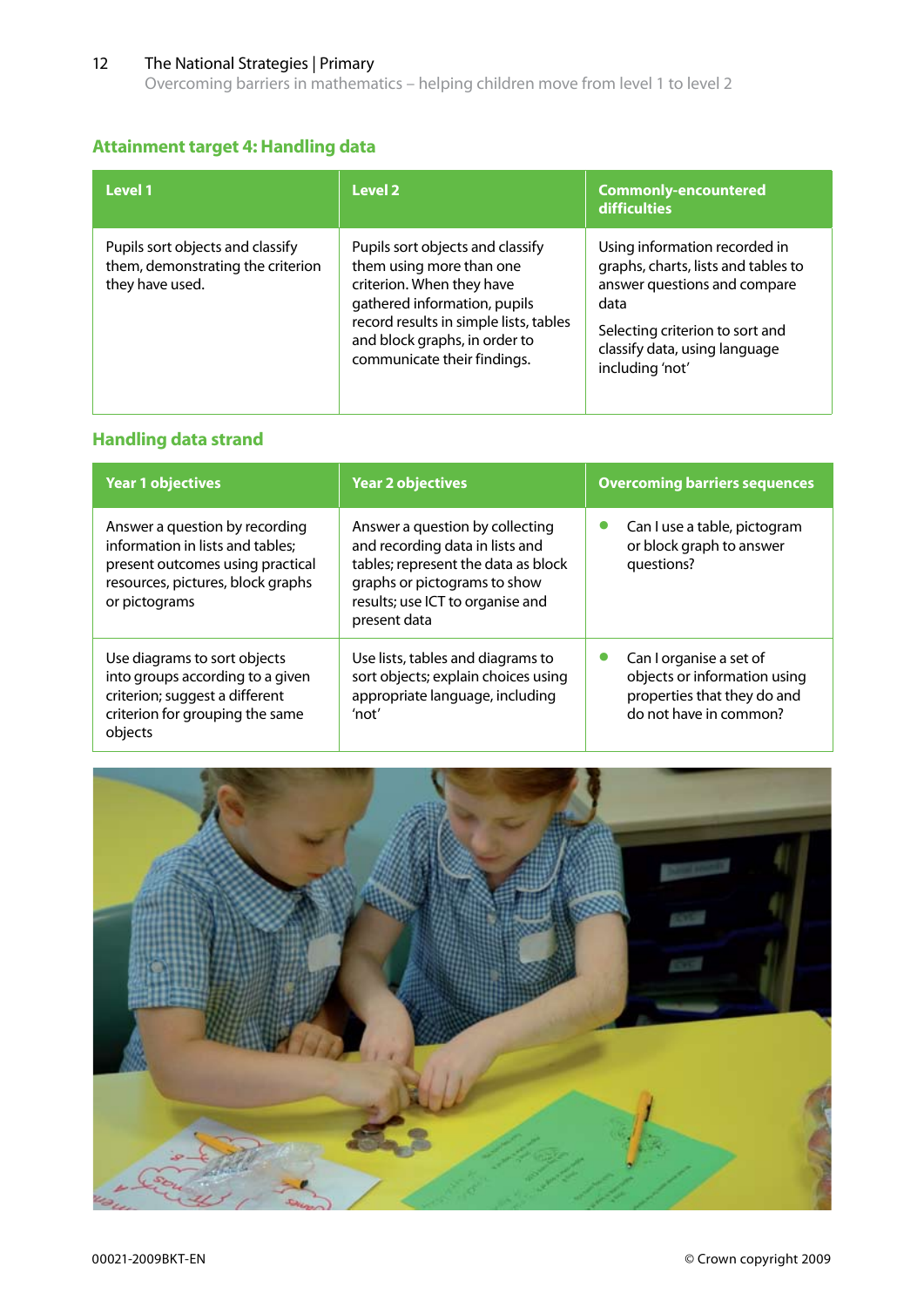# **Links between objectives and units**

# **Using and applying mathematics strand**

| <b>Year 1 objectives</b>                                                                                                                                                              | <b>Units</b>                                   | <b>Year 2 objectives</b>                                                                                                                                                                                             | <b>Units</b>                         |
|---------------------------------------------------------------------------------------------------------------------------------------------------------------------------------------|------------------------------------------------|----------------------------------------------------------------------------------------------------------------------------------------------------------------------------------------------------------------------|--------------------------------------|
| Solve problems<br>involving counting,<br>adding, subtracting,<br>doubling or halving in<br>the context of numbers,<br>measures or money, for<br>example to 'pay' and<br>'give change' | 1B1, 1D1, 1A2, 1B2, 1D2,<br>1E2, 1A3, 1B3, 1D3 | Solve problems<br>involving addition,<br>subtraction,<br>multiplication or division<br>in contexts of numbers,<br>measures or pounds and<br>pence                                                                    | 2B1, 2D1, 2B2, 2D2, 2E2,<br>2B3, 2D3 |
| Describe a puzzle or<br>problem using numbers,<br>practical materials and<br>diagrams; use these to<br>solve the problem and<br>set the solution in the<br>original context           | 1E1, 1E2, 1E3                                  | Identify and record<br>the information or<br>calculation needed<br>to solve a puzzle or<br>problem; carry out the<br>steps or calculations and<br>check the solution in the<br>context of the problem                | 2E1, 2E2, 2E3                        |
| Answer a question by<br>selecting and using<br>suitable equipment and<br>sorting information,<br>shapes or objects;<br>display results using<br>tables and pictures                   | 1C1, 1C2, 1C3                                  | Follow a line of enquiry;<br>answer questions by<br>choosing and using<br>suitable equipment and<br>selecting, organising<br>and presenting<br>information in lists,<br>tables and simple<br>diagrams                | 2C1, 2C2, 2C3                        |
| Describe simple patterns<br>and relationships<br>involving numbers or<br>shapes; decide whether<br>examples satisfy given<br>conditions                                               | 1B1, 1B2, 1B3, 1E3                             | Describe patterns and<br>relationships involving<br>numbers or shapes,<br>make predictions and<br>test these with examples                                                                                           | 2B1, 2B2, 2B3                        |
| Describe ways of solving<br>puzzles and problems,<br>explaining choices and<br>decisions orally or using<br>pictures                                                                  | 1A1, 1C1, 1A2, 1C2, 1A3,<br>1C <sub>3</sub>    | Present solutions to<br>puzzles and problems<br>in an organised way;<br>explain decisions,<br>methods and results<br>in pictorial, spoken or<br>written form, using<br>mathematical language<br>and number sentences | 2A1, 2A2, 2A3, 2E3                   |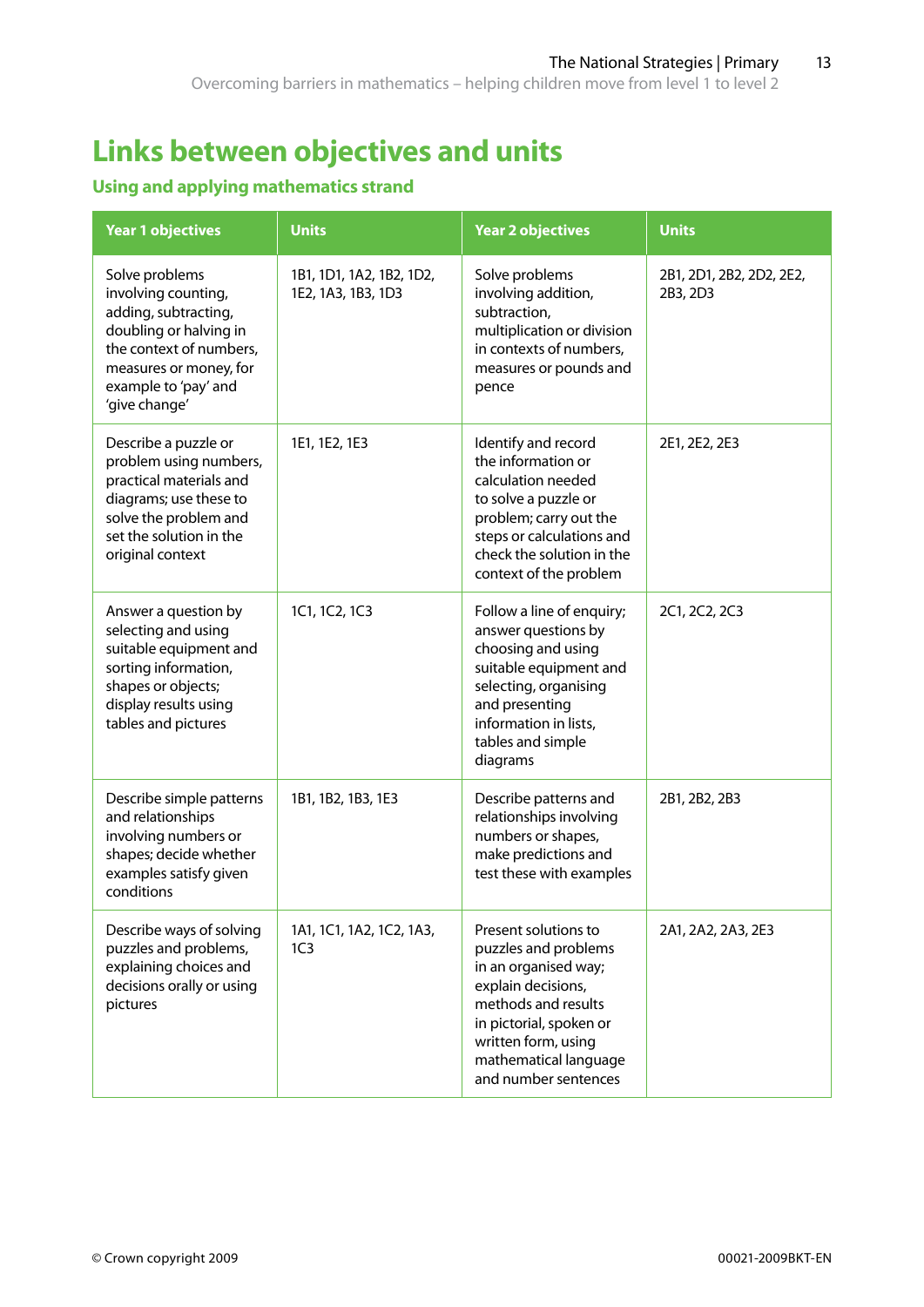Overcoming barriers in mathematics – helping children move from level 1 to level 2

### **Counting and understanding number strand**

| <b>Year 1 objectives</b>                                                                                                                                                                   | <b>Units</b>            | <b>Year 2 objectives</b>                                                                                                                                                                                                                                                                               | <b>Units</b>       |
|--------------------------------------------------------------------------------------------------------------------------------------------------------------------------------------------|-------------------------|--------------------------------------------------------------------------------------------------------------------------------------------------------------------------------------------------------------------------------------------------------------------------------------------------------|--------------------|
| Count reliably at least<br>20 objects, recognising<br>that when rearranged,<br>the number of objects<br>stays the same; estimate a<br>number of objects that can<br>be checked by counting | 1A1, 1B1, 1D1, 1A2,     | Estimate a number of<br>objects; round two-digit<br>numbers to the nearest 10                                                                                                                                                                                                                          | 2A1, 2A3           |
| Compare and order<br>numbers, using the related<br>vocabulary; use the equals<br>$(=)$ sign                                                                                                | 1A1, 1A2, 1A3           | Order two-digit numbers<br>and position them on<br>a number line; use the<br>greater than (>) and less<br>than $(<)$ signs                                                                                                                                                                             | 2A1, 2A3           |
| Read and write numerals<br>from 0 to 20, then beyond;<br>use knowledge of place<br>value to position these<br>numbers on a number<br>track and line                                        | 1A1, 1B1, 1A2, 1A3      |                                                                                                                                                                                                                                                                                                        |                    |
|                                                                                                                                                                                            |                         | Count up to 100 objects<br>by grouping them and<br>counting in tens, fives or<br>twos; explain what each<br>digit in a two-digit number<br>represents, including<br>numbers where 0 is a place<br>holder; partition two-digit<br>numbers in different ways,<br>including into multiples of<br>10 and 1 | 2A1, 2A2. 2A3      |
| Say the number that is<br>1 more or less than any<br>given number, and 10<br>more or less for multiples<br>of 10                                                                           | 1A1, 1B1, 1A2, 1B2, 1A3 | Read and write two-digit<br>and three-digit numbers<br>in figures and words;<br>describe and extend<br>number sequences and<br>recognise odd and even<br>numbers                                                                                                                                       | 2A1, 2A2, 2B2, 2A3 |
| Use the vocabulary of<br>halves and quarters in<br>context                                                                                                                                 | 1E1, 1E2, 1E3           | Find one half, one quarter<br>and three quarters of<br>shapes and sets of objects                                                                                                                                                                                                                      | 2E1, 2E2, 2E3      |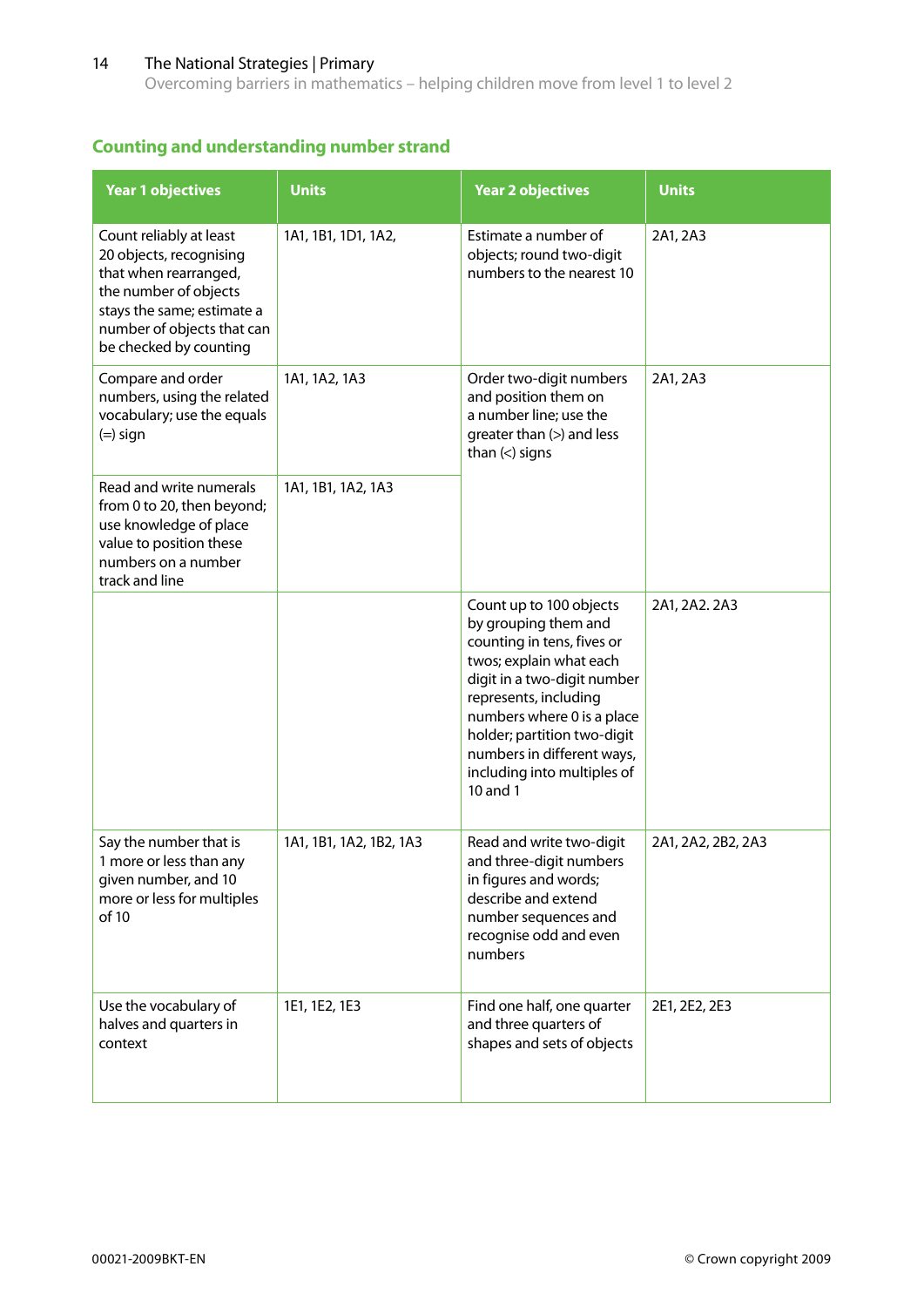# **Knowing and using number facts strand**

| <b>Year 1 objectives</b>                                                                                                                                              | <b>Units</b>            | <b>Year 2 objectives</b>                                                                                                                                                                  | <b>Units</b>                                |
|-----------------------------------------------------------------------------------------------------------------------------------------------------------------------|-------------------------|-------------------------------------------------------------------------------------------------------------------------------------------------------------------------------------------|---------------------------------------------|
| Derive and recall all<br>pairs of numbers<br>with a total of 10 and<br>addition facts for totals<br>to at least 5; work out<br>the corresponding<br>subtraction facts | 1B1, 1B2, 1B3           | Derive and recall all<br>addition and subtraction<br>facts for each number to<br>at least 10, all pairs with<br>totals to 20 and all pairs<br>of multiples of 10 with<br>totals up to 100 | 2B1, 2B2, 2B3                               |
| Count on and back<br>in ones, twos, fives<br>and tens and use this<br>knowledge to derive the<br>multiples of 2, 5 and 10<br>to the tenth multiple                    | 1E1, 1E2, 1E3           | Derive and recall<br>multiplication facts for<br>the 2, 5 and 10 times-<br>tables and the related<br>division facts; recognise<br>multiples of 2, 5 and 10                                | 2B1, 2E1, 2B2, 2E2, 2B3,<br>2E <sub>3</sub> |
| Recall the doubles of all<br>numbers to at least 10                                                                                                                   | 1E1, 1B2, 1E2, 1B3, 1E3 | Understand that<br>halving is the inverse<br>of doubling and derive<br>and recall doubles of all<br>numbers to 20, and the<br>corresponding halves                                        | 2B1, 2E1, 2E2, 2B3, 2E3                     |
|                                                                                                                                                                       |                         | Use knowledge of<br>number facts and<br>operations to estimate<br>and check answers to<br>calculations                                                                                    | 2B1, 2B3                                    |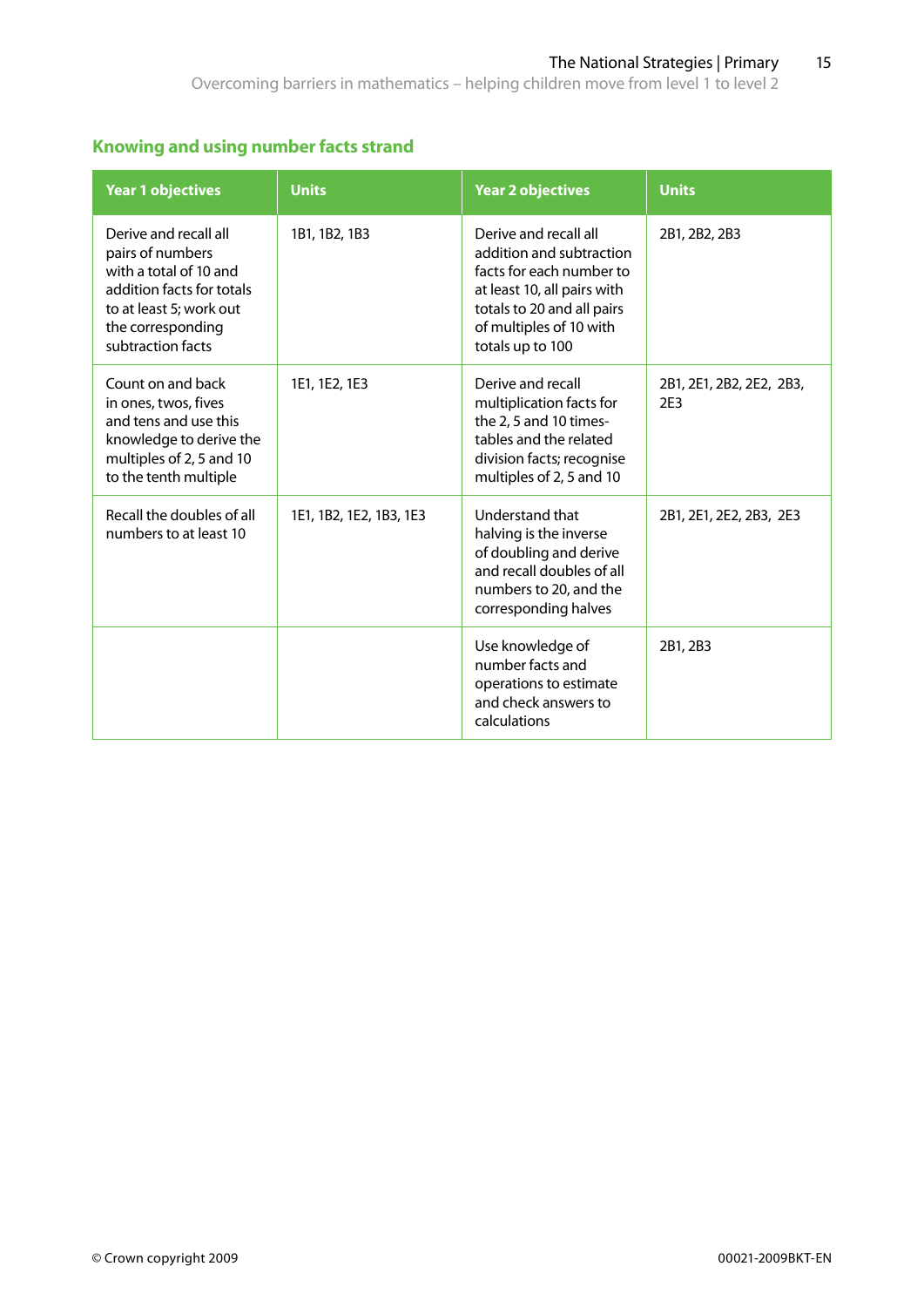Overcoming barriers in mathematics – helping children move from level 1 to level 2

# **Calculating strand**

| <b>Year 1 objectives</b>                                                                                                                                                                                                                                                                  | <b>Units</b>                                | <b>Year 2 objectives</b>                                                                                                                                                                                                                                                                                 | <b>Units</b>                                |
|-------------------------------------------------------------------------------------------------------------------------------------------------------------------------------------------------------------------------------------------------------------------------------------------|---------------------------------------------|----------------------------------------------------------------------------------------------------------------------------------------------------------------------------------------------------------------------------------------------------------------------------------------------------------|---------------------------------------------|
| Relate addition to<br>counting on; recognise<br>that addition can be<br>done in any order; use<br>practical and informal<br>written methods to<br>support the addition<br>of a one-digit number<br>or a multiple of 10 to a<br>one-digit or two-digit<br>number                           | 1A1, 1A2, 1D2, 1A3, 1B3,<br>1D <sub>3</sub> | Add or subtract mentally<br>a one-digit number<br>or a multiple of 10 to<br>or from any two-digit<br>number; use practical<br>and informal written<br>methods to add and<br>subtract two-digit<br>numbers                                                                                                | 2A1, 2D1, 2A2, 2D2, 2A3,<br>2D <sub>3</sub> |
| Understand subtraction<br>as 'take away' and find a<br>'difference' by counting<br>up; use practical and<br>informal written<br>methods to support the<br>subtraction of a one-digit<br>number from a one-digit<br>or two-digit number and<br>a multiple of 10 from a<br>two-digit number | 1A1, 1A2, 1D2, 1A3, 1B3,<br>1D <sub>3</sub> |                                                                                                                                                                                                                                                                                                          |                                             |
|                                                                                                                                                                                                                                                                                           |                                             | Understand that<br>subtraction is the inverse<br>of addition and vice<br>versa; use this to derive<br>and record related<br>addition and subtraction<br>number sentences                                                                                                                                 | 2A1, 2A3                                    |
| Use the vocabulary<br>related to addition and<br>subtraction and symbols<br>to describe and record<br>addition and subtraction<br>number sentences                                                                                                                                        | 1A1, 1E1, 1A2, 1E2, 1A3,<br>1B <sub>3</sub> | Use the symbols $+, \neg$ ,<br>$x_i \div and =$ to record<br>and interpret number<br>sentences involving<br>all four operations;<br>calculate the value of an<br>unknown in a number<br>sentence                                                                                                         | 2E1, 2A2, 2E2, 2A3, 2E3                     |
| Solve practical problems<br>that involve combining<br>groups of 2, 5 or 10,<br>or sharing into equal<br>groups                                                                                                                                                                            | 1E2, 1E3                                    | Represent repeated<br>addition and arrays<br>as multiplication, and<br>sharing and repeated<br>subtraction (grouping) as<br>division; use practical and<br>informal written methods<br>and related vocabulary<br>to support multiplication<br>and division, including<br>calculations with<br>remainders | 2E1, 2E2, 2E3                               |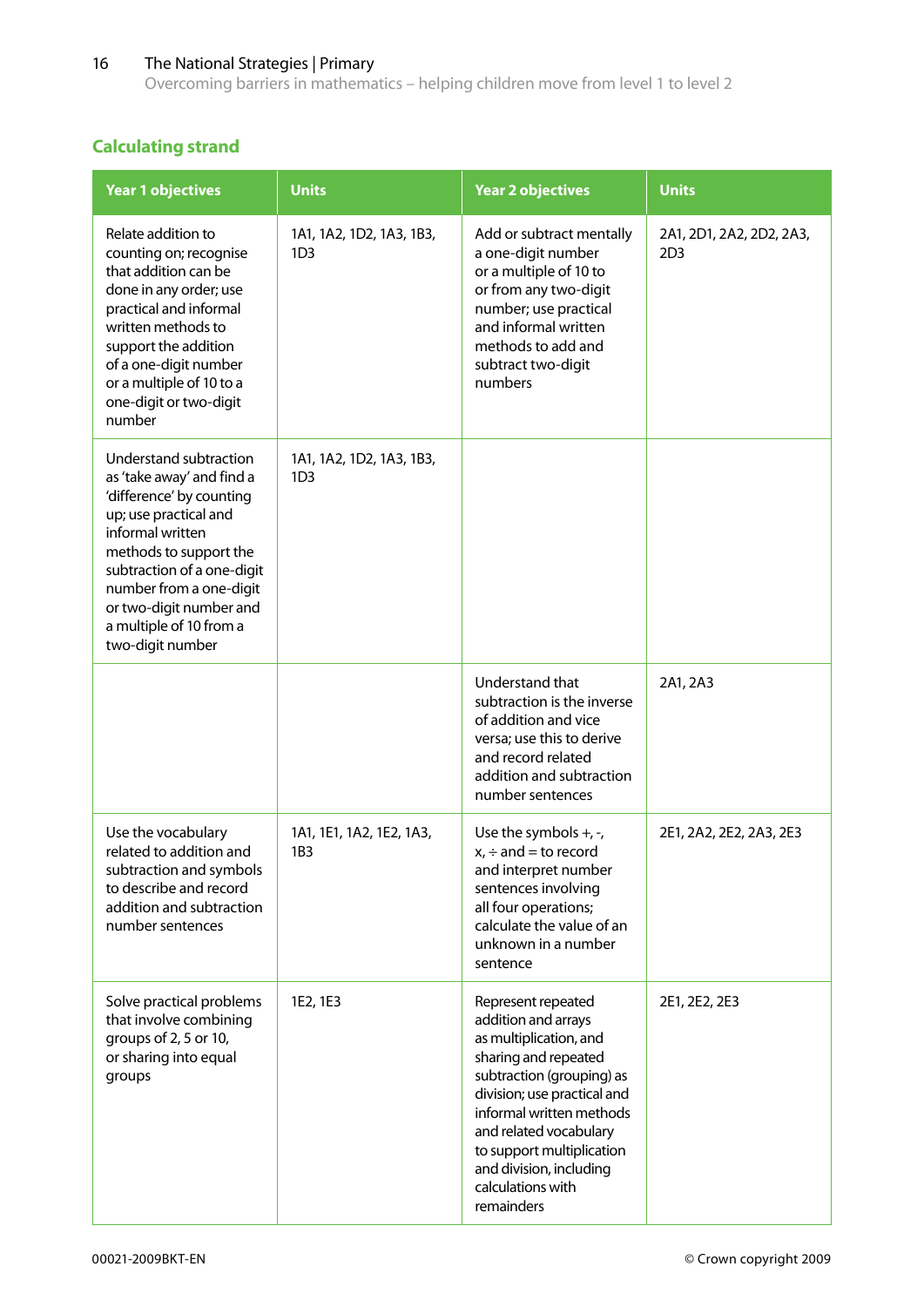### **Understanding shape strand**

| <b>Year 1 objectives</b>                                                                                                                                                                                | <b>Units</b>  | <b>Year 2 objectives</b>                                                                                                                                                                                         | <b>Units</b>  |
|---------------------------------------------------------------------------------------------------------------------------------------------------------------------------------------------------------|---------------|------------------------------------------------------------------------------------------------------------------------------------------------------------------------------------------------------------------|---------------|
| Visualise and name<br>common 2-D shapes and<br>3-D solids and describe<br>their features; use<br>them to make patterns,<br>pictures and models                                                          | 1B1, 1B2, 1B3 | Visualise common<br>2-D shapes and 3-D<br>solids; identify shapes<br>from pictures of them<br>in different positions<br>and orientations; sort,<br>make and describe<br>shapes, referring to their<br>properties | 2B1, 2B2, 2B3 |
| Identify objects that<br>turn about a point (e.g.<br>scissors) or about a line<br>(e.g. a door); recognise<br>and make whole, half<br>and quarter turns                                                 | 1D2, 1D3      | Recognise and use<br>whole, half and quarter<br>turns, both clockwise<br>and anticlockwise;<br>know that a right angle<br>represents a quarter turn                                                              | 2D2, 2D3      |
|                                                                                                                                                                                                         |               | Identify reflective<br>symmetry in patterns<br>and 2-D shapes and<br>draw lines of symmetry<br>in shapes                                                                                                         | 2B2           |
| Visualise and use<br>everyday language to<br>describe the position of<br>objects and direction<br>and distance when<br>moving them, for<br>example when placing<br>or moving objects on a<br>game board | 1D1, 1D2, 1D3 | Follow and give<br>instructions involving<br>position, direction and<br>movement                                                                                                                                 | 2D1, 2D2      |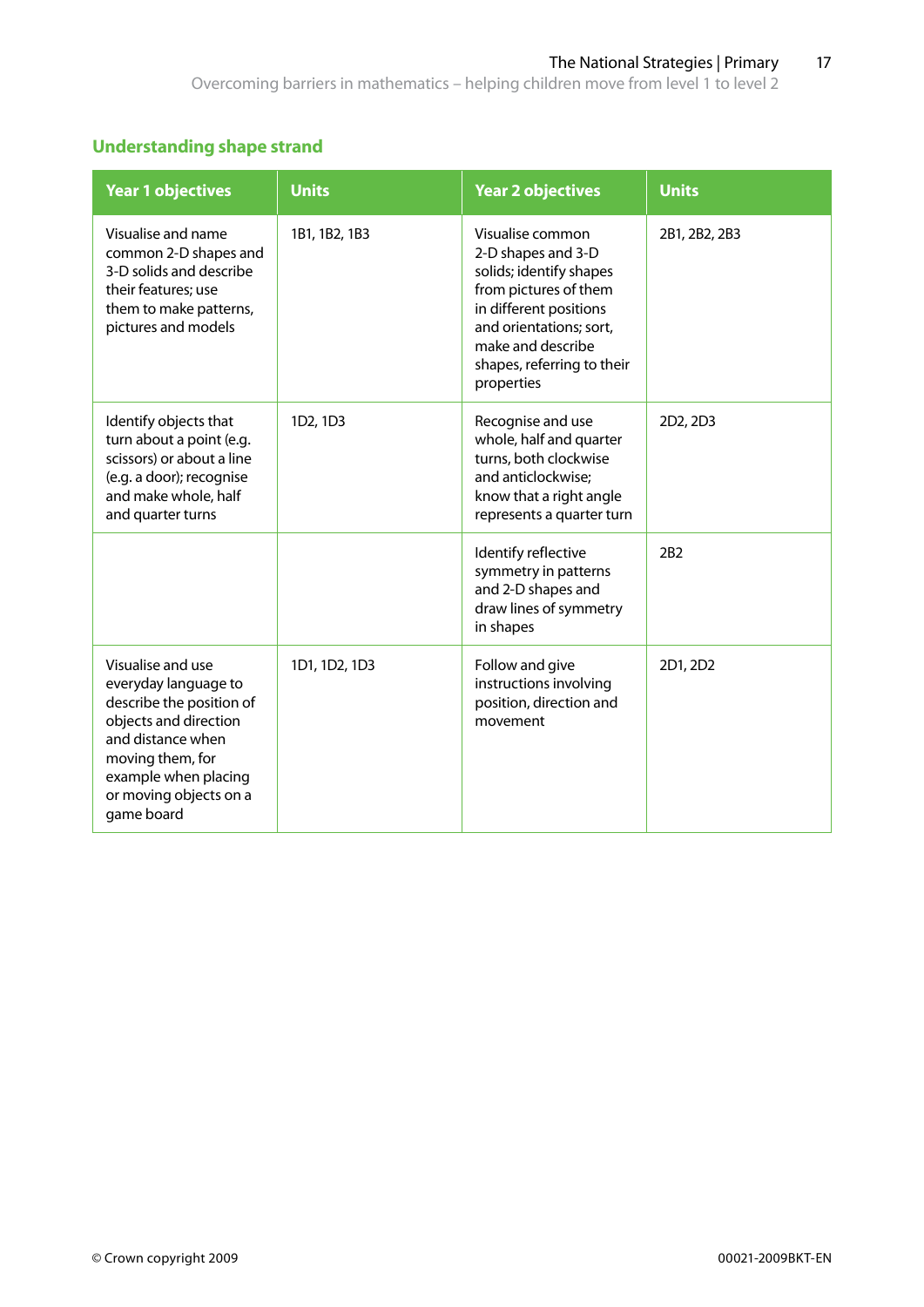Overcoming barriers in mathematics – helping children move from level 1 to level 2

# **Measuring strand**

| <b>Year 1 objectives</b>                                                                                                                                                                                             | <b>Units</b>                    | <b>Year 2 objectives</b>                                                                                                                                                                                                                                                              | <b>Units</b>                    |
|----------------------------------------------------------------------------------------------------------------------------------------------------------------------------------------------------------------------|---------------------------------|---------------------------------------------------------------------------------------------------------------------------------------------------------------------------------------------------------------------------------------------------------------------------------------|---------------------------------|
| Estimate, measure, weigh<br>and compare objects,<br>choosing and using suitable<br>uniform non-standard or<br>standard units and measuring<br>instruments (e.g. a lever<br>balance, metre stick or<br>measuring jug) | 1C1, 1D1, 1C2, 1D2,<br>1C3, 1D3 | Estimate, compare and<br>measure lengths, weights<br>and capacities, choosing<br>and using standard units (m,<br>cm, kg, litre) and suitable<br>measuring instruments                                                                                                                 | 2C1, 2D1, 2C2, 2D2,<br>2C3, 2D3 |
|                                                                                                                                                                                                                      |                                 | Read the numbered divisions<br>on a scale and interpret the<br>divisions between them (e.g.<br>on a scale from 0 to 25 with<br>intervals of 1 shown but only<br>the divisions 0, 5, 10, 15 and<br>20 numbered); use a ruler to<br>draw and measure lines to<br>the nearest centimetre | 2C1, 2D1, 2C2, 2D2,<br>2C3, 2D3 |
| Use vocabulary related to<br>time; order days of the week<br>and months; read the time to<br>the hour and half hour                                                                                                  | 1D1, 1D2, 1D3                   | Use units of time (seconds,<br>minutes, hours, days) and<br>know the relationships<br>between them; read the<br>time to the quarter hour;<br>identify time intervals,<br>including those that cross<br>the hour                                                                       | 2D1, 2D2, 2D3                   |

## **Handling data strand**

| <b>Units</b>                                                                                                                                                    | <b>Year 1 objectives</b> | <b>Year 2 objectives</b>                                                                                                                                                                         | <b>Units</b>  |
|-----------------------------------------------------------------------------------------------------------------------------------------------------------------|--------------------------|--------------------------------------------------------------------------------------------------------------------------------------------------------------------------------------------------|---------------|
| Answer a question by<br>recording information in lists<br>and tables; present outcomes<br>using practical resources,<br>pictures, block graphs or<br>pictograms | 1C1, 1C2, 1C3            | Answer a question by<br>collecting and recording data<br>in lists and tables; represent<br>the data as block graphs or<br>pictograms to show results;<br>use ICT to organise and<br>present data | 2C1, 2C2, 2C3 |
| Use diagrams to sort objects<br>into groups according to<br>a given criterion; suggest<br>a different criterion for<br>grouping the same objects                | 1C1, 1C2, 1B3, 1C3       | Use lists, tables and<br>diagrams to sort objects;<br>explain choices using<br>appropriate language,<br>including 'not'                                                                          | 2C1, 2C2, 2C3 |